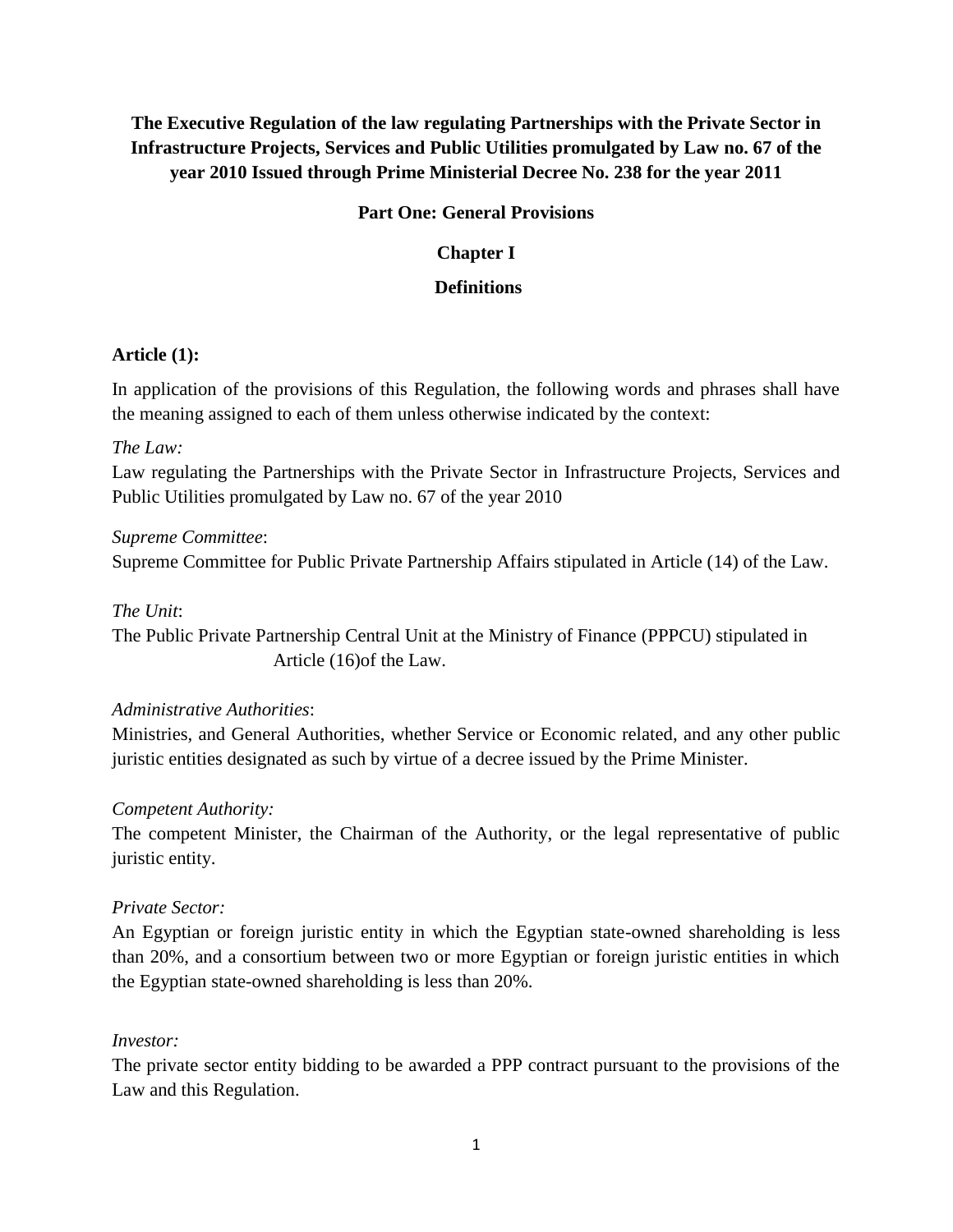## *Qualified Investor:*

The investor who meets the project's qualification conditions and criteria as prescribed in details in the qualification document, and who shall have the right to compete to be awarded the PPP contract.

## *Project Company:*

An Egyptian joint-stock company established by the successful bidder, the sole purpose of which shall be to execute the Public Private PPP Contracts.

## *Public Private PPP Contract/ PPP contract:*

A contract concluded between the Administrative Authority and the Project Company whereby the Project Company is entrusted to undertake all or part of the activities stipulated in Article (2) of the Law.

## *Private Advisory Contracts:*

Contracts concluded by the Unit, or after the approval of the Unit, by PPP satellite units within the administrative authorities established pursuant to Article (16) of the Law, with the transaction advisors who undertake the preparation of studies and documents relevant to the project.

## *Operation:*

Management by the Project Company of the project, subject of the PPP contract, in relation to all financial, administrative, and technical aspects, and in respect of the supply of products, or provision of services to the Administrative Authority in relation to the project, in return for the remuneration agreed upon under the PPP contract, or according to the conditions and rules determined in the PPP contract.

## *Utilization:*

Management by the Project Company of the project, subject of the PPP contract, in relation to all financial, administrative, and technical aspects, and in respect of the sale of products, or provision of services related to the project directly to the party the Administrative Authority specifies, in accordance with the conditions and provisions approved by the Supreme Committee for Public Private Partnership Affairs, and in accordance with the conditions and rules agreed upon in the PPP contract.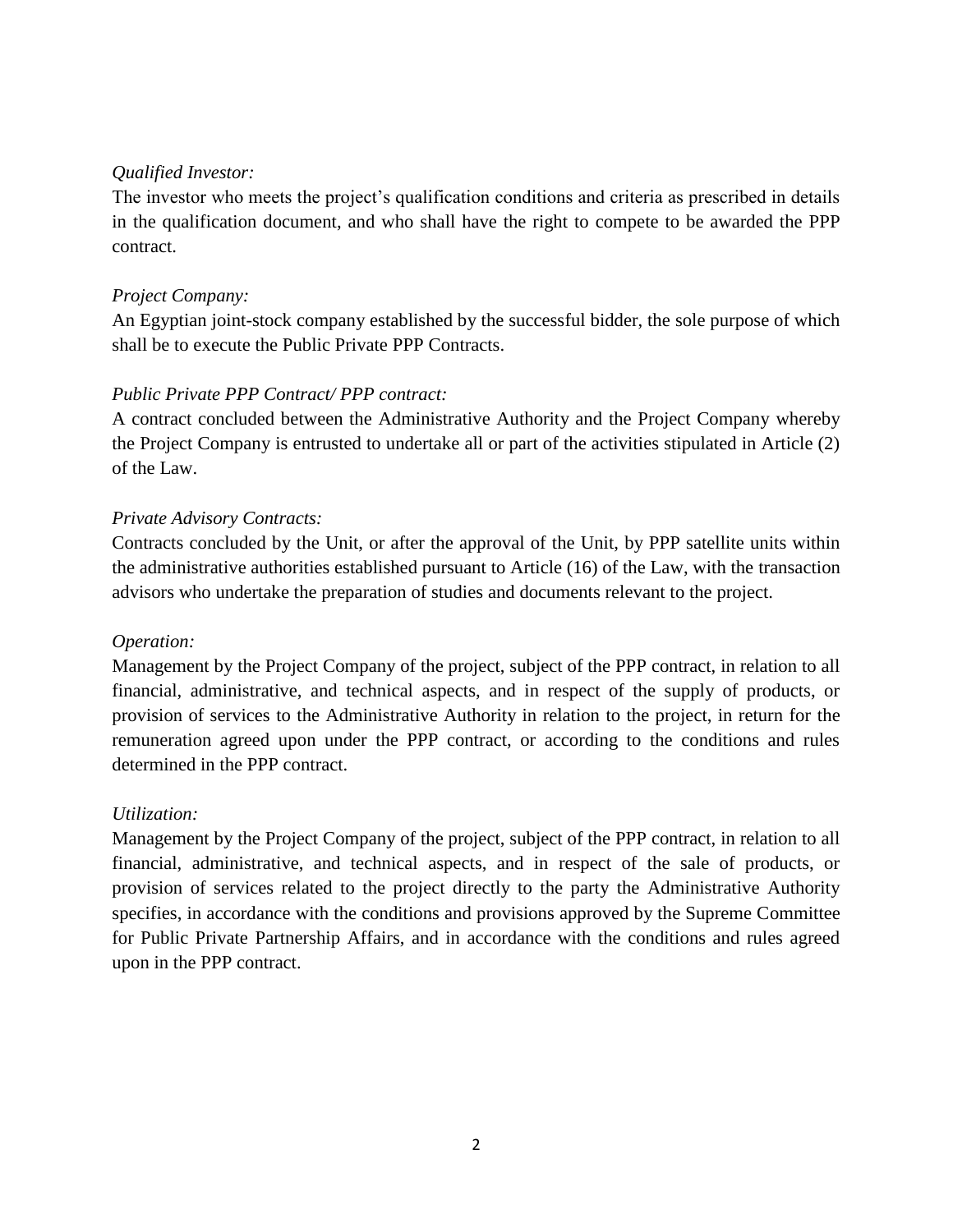## **Chapter II General Provisions**

#### **Article (2):**

The Administrative Authority that desires to implement one or more of its projects incorporated in the Social and Economic Development Plan through Public Private Partnerships shall have to prepare a technical, environmental, social, economic, legal, and financial study under the supervision of the Unit to indicate the feasibility of executing the Partnership project according to the provisions of the Law.

This study shall include the rules and conditions that would secure the quality level of production and services, the quality of the executed utility assets and its maintenance, in a manner that secures its sustainability and durability and it shall remain in good condition during the period of execution of the PPP contract and after its expiry.

### **Article (3):**

The study set forth in Article (2) of this Regulation shall be submitted, once completed, to the Competent Authority at the Administrative Authority for approval. In case of its approval to execute the project through a Public Private Partnership, the competent authority shall, after coordination with the Unit, refer the matter to the Supreme Committee. Attached to the approval request, the Unit shall include its recommendations about the project. The said request shall include all the project-related data, information and explanations and shall specify whether the Project Company to be contracted with shall Operate or Utilize the project; as well as duration of PPP contract execution.

The Supreme Committee may upon consideration of the study, request any additional explanations or data deemed necessary.

#### **Article (4):**

In case the Supreme Committee approves the execution of the project through a Public Private Partnership, both the Administrative Authority and the Unit shall be notified. The notice shall particularly include the duration of project execution and whether the Project Company shall Operate or Utilize the project, and any other data specified by the Supreme Committee. The Administrative Authority shall upon receipt of the approval notice proceed with the tendering, awarding, and PPP contract conclusion procedures in coordination with the Unit according to the provisions of the Law and this Regulation. The said Authority may delegate the Unit to undertake the tendering and awarding procedures.

#### **Article (5):**

The Administrative Authority shall, after the conclusion of the PPP contract with the Project Company, provide the competent regulatory agency or agencies with a copy of the PPP contract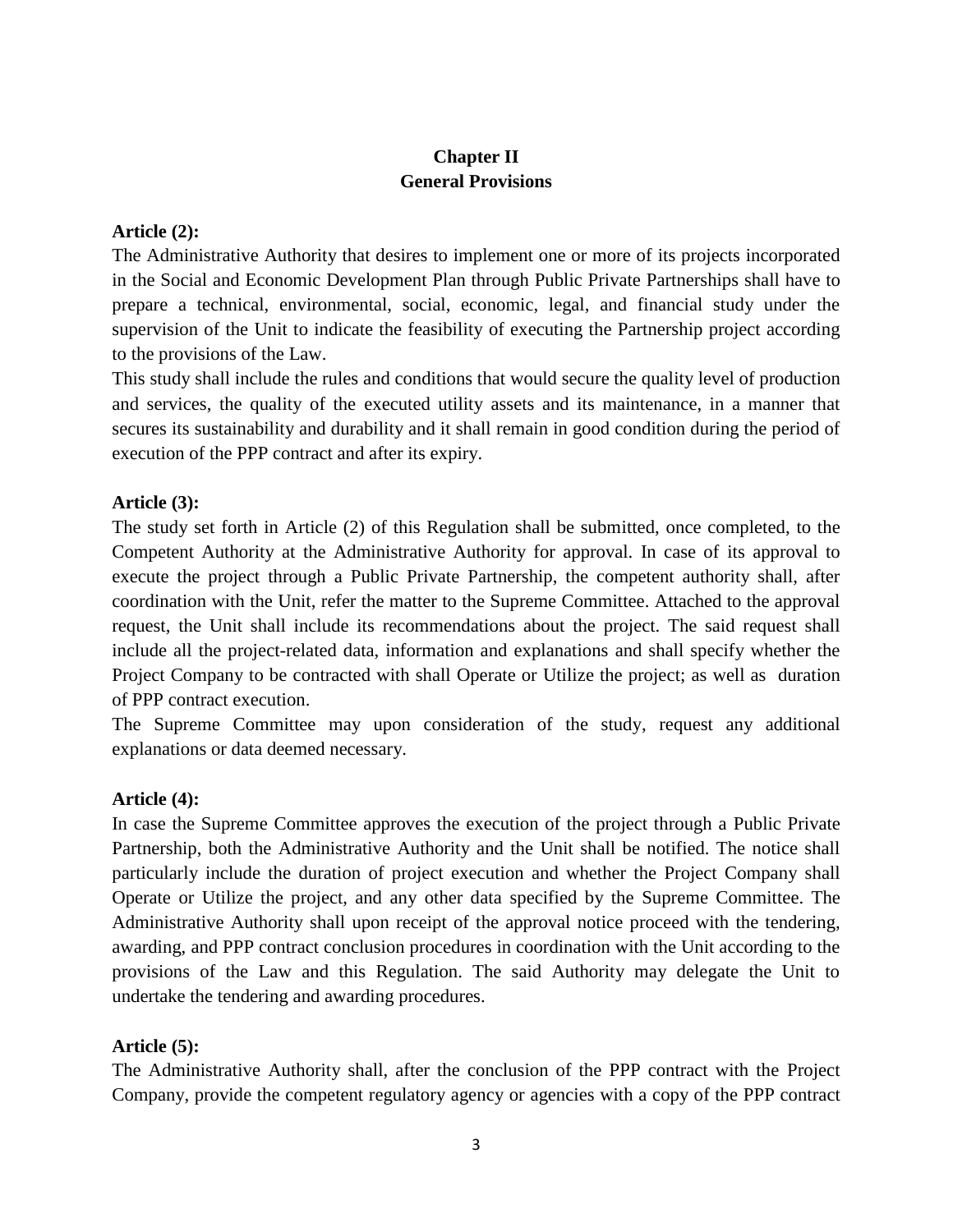and all its technical annexes to enable monitoring the Project Company during the construction, refurbishment of the project, and provision of products and services, subject of the contract. In addition, to insure that the legally-set quality levels have been met in accordance with the rules and conditions stipulated in the PPP contract.

## **Article (6):**

Should the PPP contract include the entitlement of Operation or Utilization to the Project Company, the Administrative Authority shall thereupon form the committee stipulated in Article (5) of the Law to ensure that the product or the service is in compliance with the required level. The said committee shall be chaired by an employee from the Administrative Authority, at least with the level of a head of a central department; and membership of a number of its employees, one or more representative of the Administrative Authority, the Project Company, and the regulatory agency or agencies that shall regulate and control the utility and services, subject of the contract.

The Committee is entitled to seek the assistance of experts in performing its works. The Competent Authority, in agreement with the Project Company, shall issue a decree forming the Committee which shall have a technical secretariat appointed in the decree of its formation.

The Committee , to fulfill its duties, shall adopt all necessary actions and procedures to ensure compliance of the product or service with the required level, including sites' visits and random inspection at its discretion; request of necessary papers, information or data necessary to fulfill its functions.

The Project Company shall allow the Committee to visit any sites the latter determines, at the dates it sets and the Company shall provide all necessary facilities to enable the Committee to perform its duties.

In all cases, the Committee shall exercise its duties in a manner that shall not impede or disrupt operations in an unjustified manner.

The Committee shall convene at least once a month, upon the request of its chairman or the Competent Authority, if needed.

The validity of convention of the Committee is conditioned on the presence of at least three quarters of its members, and its decisions shall be issued by a majority of votes.

The Committee shall issue a monthly report on the results of its work submitted to the Competent Authority at the Administrative Authority. The Committee shall, if needed, submit an urgent report to the Competent Authority on any arising matters before the date of submission of the monthly report. A copy of the two reports shall be forwarded to the Project Company.

## **Article (7):**

The Project Company shall present to the Administrative Authority the founders' agreements and any amendments thereto as well as the draft contracts to be concluded with third parties with the purpose of execution of works and services, subject of the PPP contract. This should take place within fifteen days utmost as of the date of conclusion of these agreements or its amendments,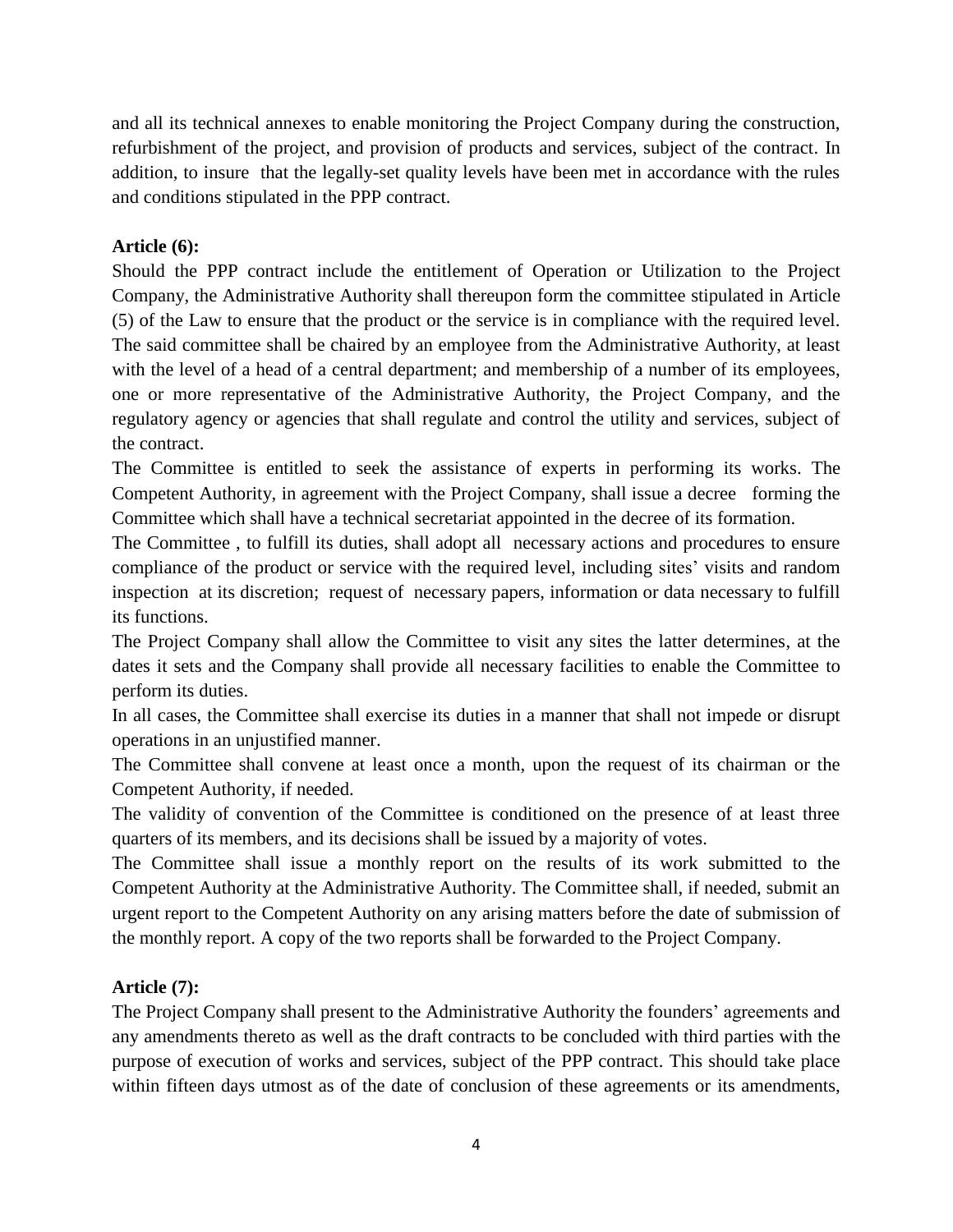and the date of preparation of the draft contracts. The Administrative Authority shall present the agreements and draft contracts to the Unit and shall implement its relevant recommendations. The Administrative Authority has the right to request from the company to reconsider any of the articles of these draft contracts that are inconsistent either with the provisions of the Law, or this Regulation; or contradict with either the PPP contract or the purposes of its conclusion. Within sixty days, as of the date of submission of the draft contracts to the Administrative Authority, it is entitled to object to the conclusion of any of the draft contracts, if proven that any of the shareholders or the third parties that the Project Company intends to contract with had formerly declared bankruptcy; are subject to liquidation procedures; had been finally sentenced or the legal representative of juristic entities in immoral crimes; had been deleted from the suppliers' or contractors' records at the Administrative Authority; or there are national security considerations which necessitate such objection.

#### **Article (8):**

The Project Company shall abide with the objections received from the Administrative Authority concerning the conclusion of the execution contract of works and services, subject of the PPP contract referred to in Article (7) of this Regulation.

The PPP contract shall include an article on the compliance to these objections as mentioned in the previous paragraph.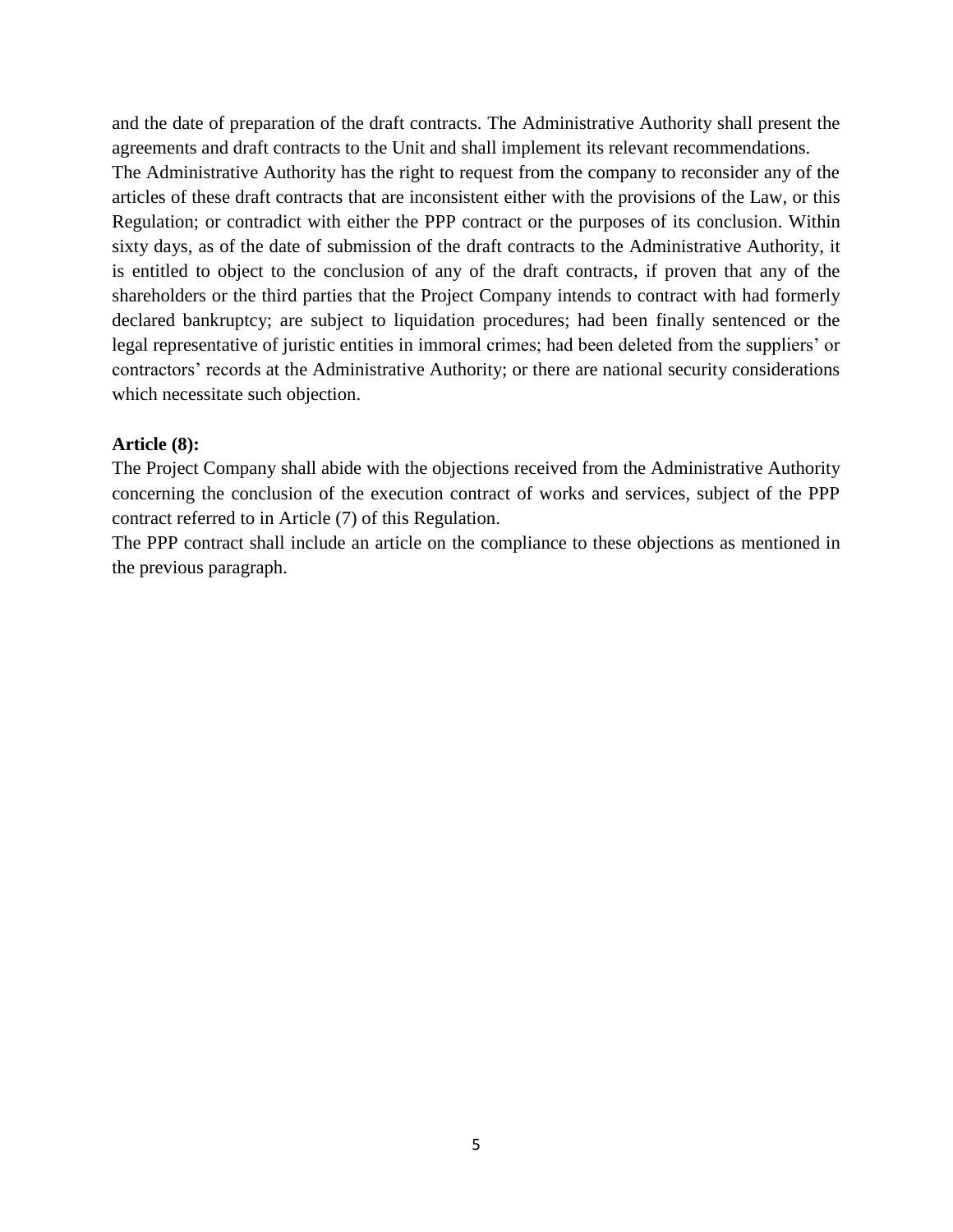# **Part Two PPP Central Unit and Selection of the Transaction Advisor**

## **Chapter I: PPP Central Unit**

### **Article (9):**

The PPP Central Unit is a unit of special nature directly reporting to the Minister of Finance. The Unit shall undertake its competencies according to the provisions of the Law and this Regulation; and shall directly cooperate with the Administrative Authorities or the PPP satellite units, if any, with the purpose of the conclusion and execution of PPP contracts with the Private Sector.

## **Article (10):**

The Unit shall have separate financial accounts and an independent accounting unit, under which the following is booked and recorded:

- a- Amounts allocated for the Unit, and the financial support it receives.
- b- Amounts received from the Project Company in return for the services the Unit provides as determined by the Supreme Committee.
- c- The financial return the Unit shall receive for the services it provides within its competencies, and the services rendered according to the provision of the last paragraph of Article (16) of the Law.

## **Article (11):**

The organization structure of the Unit shall comprise a Director in the rank of head of sector; a deputy Director in the rank of head of central department; three central departments compromised of an appropriate number of general departments and departments. The Director of the Unit shall be under the direct supervision of the Minister of Finance.

The provisions of the Unit's employees' affairs and their organization structure are governed under the employment regulations decree issued by the Prime Minister specifying the employment system which includes remuneration packages, bonus and incentives system for the Unit's employees, The provisions of law on the state's civil servants system promulgated by Law no. 47/1978 shall apply where no special provision is incorporated in the Unit's employee Regulations provided that it is not inconsistent with such Regulation provisions.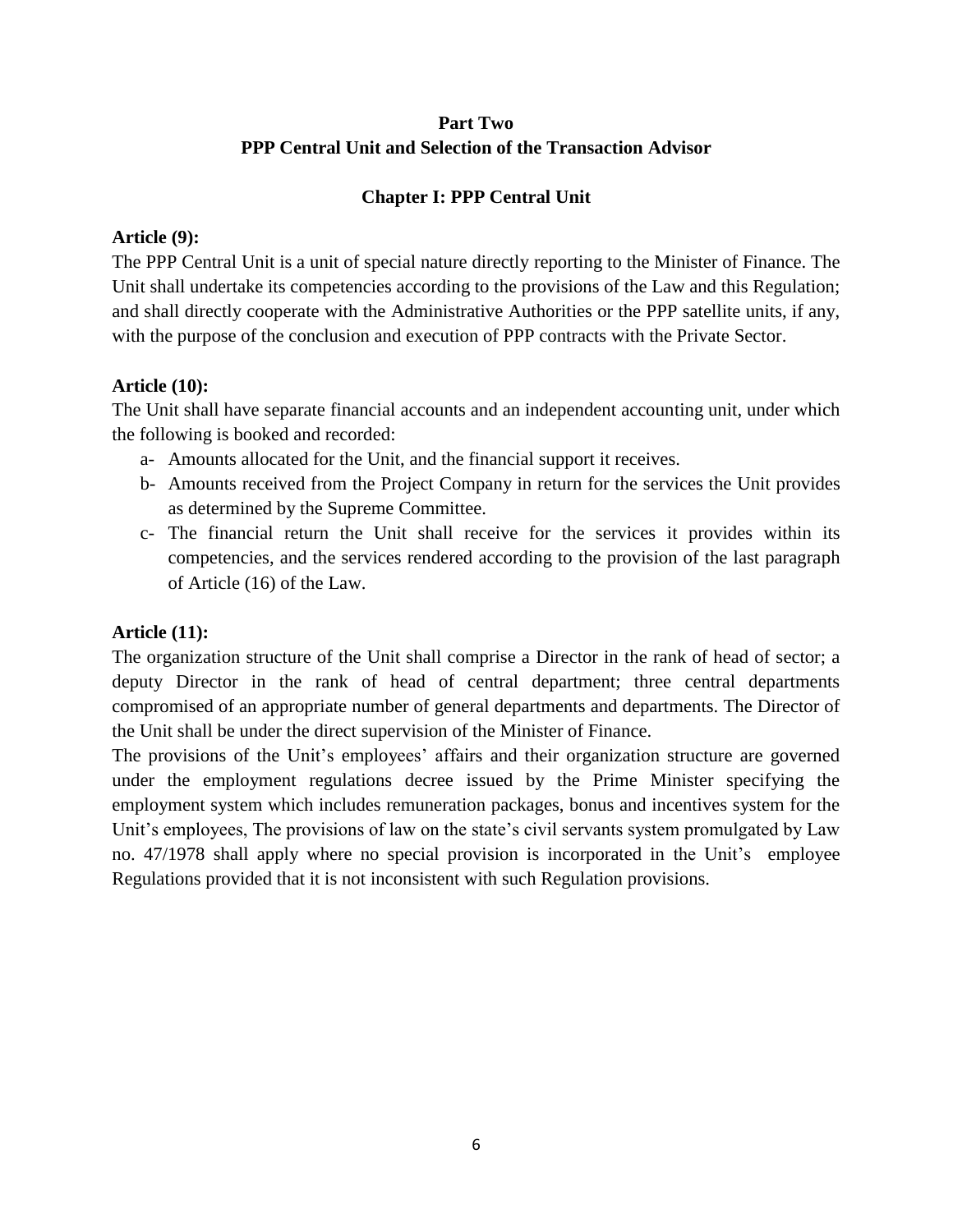## **Chapter II Selection of Transaction advisors**

### **Article (12):**

Selection of the transaction advisors for the projects executed through the PPP shall be subject to principles of disclosure, transparency, equality, free competition, and equal opportunities.

## **Article (13):**

Contracting with the transaction advisors to undertake the consultation works for one or more projects executed through PPP shall be through general or limited tenders according to the rules and procedures stated in the following articles hereunder.

In cases dictated by public interest considerations that do not bear the implementation of general or limited tender procedures, and after the approval of the Minister of Finance, the contract may be awarded through direct order.

### **Article (14):**

Announcements of the general tenders stipulated in Article (13) of this Regulation shall be through Advertisement in local or international newspapers, or through any other means that guarantee publicity. Call for limited tenders shall be through acknowledged receipt registered mail and by e-mail, or through any other means that guarantee knowledge of invitation by relevant stakeholders and data included in it.

#### **Article (15):**

The Unit shall prepare classified data base for transaction advisors, calling for registration through a general invitation extended to Egyptian and foreign transaction advisors who meet the requirements of technical competence, good reputation, and international expertise in the field of PPP contracts according to their technical, financial, legal, environmental, social, or other specializations based on the project. The general invitation for registration in the abovementioned data base shall include the conditions for registration.

The main data of the transaction advisors, means of communication, and any other data required by the Unit shall be recorded in this data base.

Call for limited tenders for the transaction advisors registered in the data base, developed for this purpose at the Unit shall be, extended to a minimum of two advisors.

The data base shall be reviewed and updated every three years, and whenever necessary.

#### **Article (16):**

The tendering procedures for selection of transaction advisors may include dates at which the Unit shall receive and reply to the competitors' queries, provided that such reply shall be available to all competitors. The Unit is entitled to invite competitors to individual meetings considering principals of transparency and equality.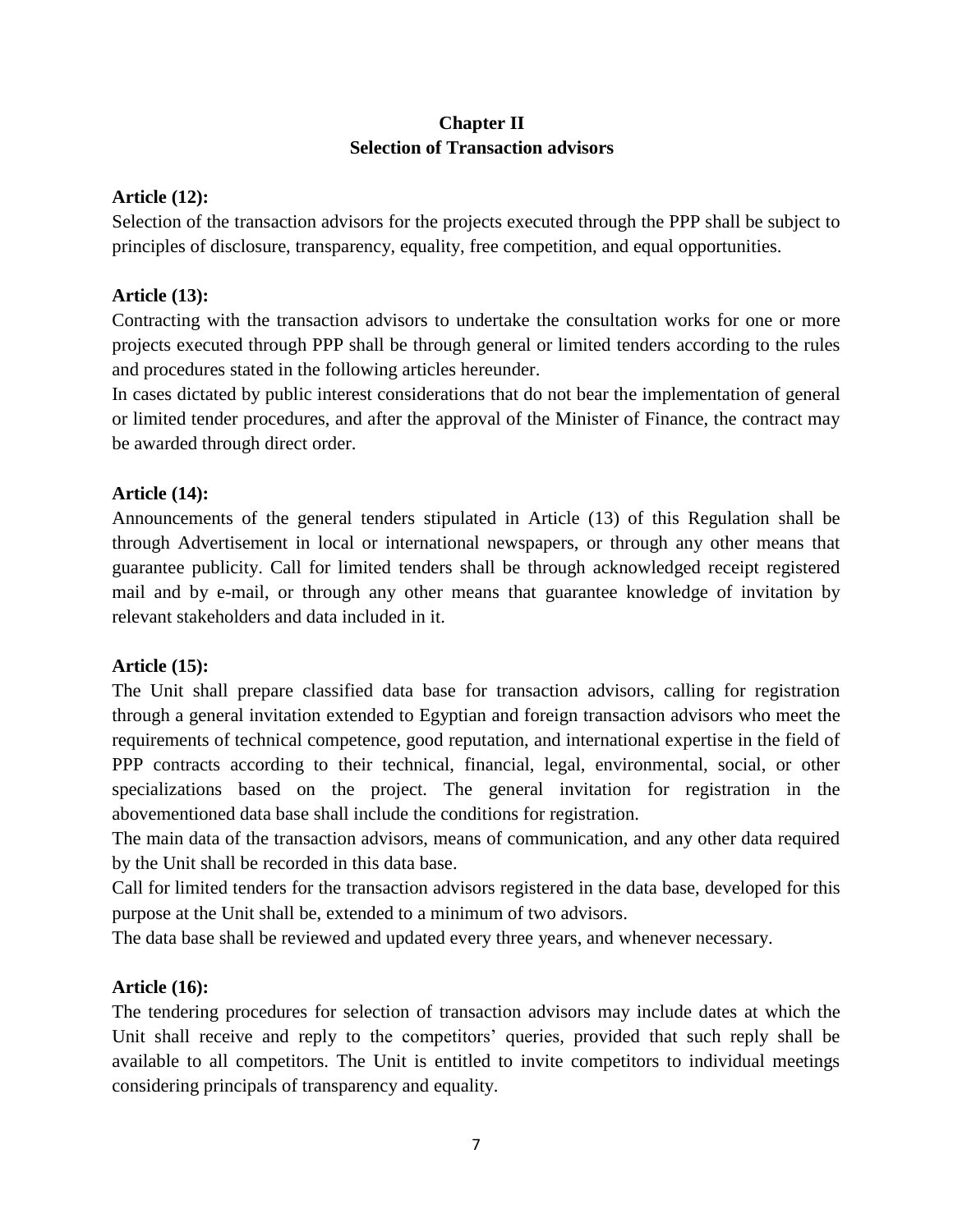## **Article (17):**

The tendering process for the selection of transaction advisors shall be according to detailed and adequate technical basis as well as appropriate for the nature of contracting.

The transaction advisors selection tender document shall be prepared by a committee comprised from the Unit's staff and formed by a decision issued by the Unit Director in either Arabic or English, or both languages, as the case may be. The document has to specify the language the advisors shall use in their proposals and correspondences. In case of multiplicity of languages used, the tender document must specify the language that shall prevail in cases of contradiction between the said language and the other language.

This tender document shall particularly include the following data:

- a- Invitation letter addressed to the transaction advisors to present their technical and financial offers for the tender.
- b- Determination of the sector of the project intended to be executed through PPP.
- c- Obligations of the transaction advisors as of contracting and until the completion of their scope of work in the project.
- d- Scope of work of the transaction advisors, and the governing conditions identifying the duration set for the project works.
- e- Minimum number required for the transaction advisors' working team, their educational qualifications, core expertise, and past experiences.
- f- financial forms and documents the competing transaction advisors shall fill as part of their financial offers.
- g- number of projects to be executed with the transaction advisors.
- h- Tendering procedures, dates of receipt of and reply to queries, and the final date for receipt of offers.

# **Article (18):**

The financial forms set forth in Article 17.f of this regulation shall include the following:

- a- Total fees of the project's transaction advisors according to the system of work, terms of reference, and the duration of work in the project.
- b- table setting out the works and documents required from the transaction advisor, dates of submission, and the fees for the completion of these works and submission of documents.
- c- Ceiling for the recovery of the transaction advisor's travel and transport expenses necessary for the execution of consultation works for the project, if necessary.
- d- Other requirements related to the nature of the advisor's role, and nature of the project as provided in the transaction advisor selection tender document.

# **Article (19):**

Prices in the financial offers should be clarified in numbers and letters, and in the case of any discrepancy, the prices stated in letters shall prevail. Any scratch, omission or correction shall not be considered unless it is signed and stamped by the transaction advisor.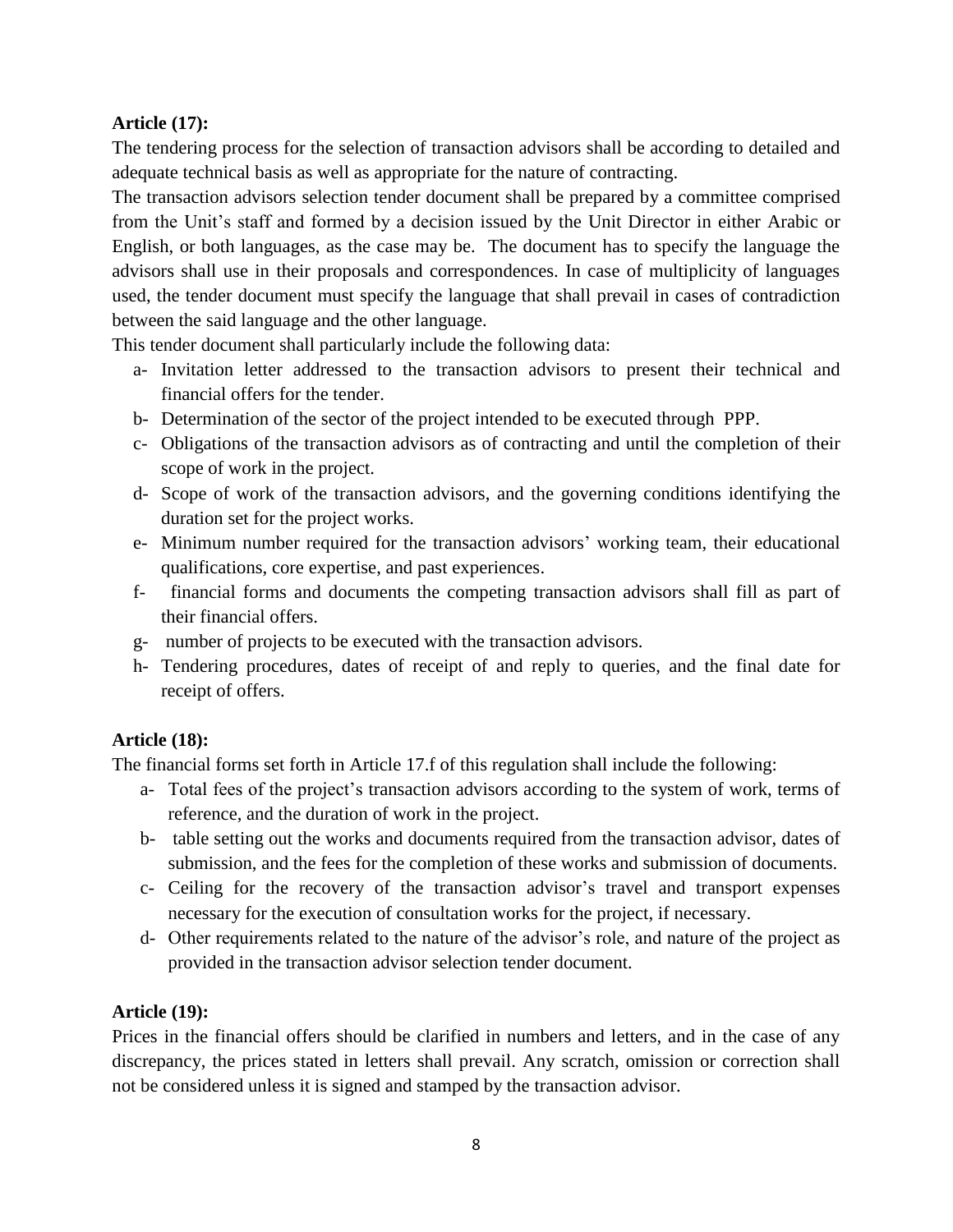### **Article (20):**

The receipt and selection of bids presented in limited and general tenders for selection of transaction advisors shall be through a committee of Unit employees formed by a decree issued by the Minister of Finance based on the nomination of Director of the Unit.

A member from the competent advisory department at the State Council commissioned by its head, as well as a representative of the Ministry of Finance shall be members of this Committee.

The Committee has the right to assign subcommittees, formed from its own members or others, to examine the technical and financial aspects in the submitted bids, and extent of its compliance with all the required conditions. The Committee is entitled to include as members in the subcommittees experts the said committee seeks their opinion. The subcommittees shall submit reports on the outcomes of their work and recommendations to the transaction advisor selection committee.

### **Article (21):**

Transaction advisors offers shall be received on the time and place provided in the tender documents and according to the procedures set therein. The bids shall be submitted in two sealed envelopes; one for the technical offer and the other for the financial offer.

The foreign transaction advisors are entitled to place their prices in foreign currency, and shall be paid in the currency set in their financial offers, provided that the date of the conversion rate to Egyptian Pounds for evaluation purposes of the financial offers shall be set in the tender documents.

## **Article (22):**

The bids submitted by transaction advisors shall be valid and binding during the period specified in the tender documents. The Unit may, before the date of opening the financial offer envelopes, extend the validity date to a period not exceeding sixty days and bidders are not entitled to object thereto.

## **Article (23):**

The tender document for selection of transaction advisors shall specify evaluation method for selection. The committee for selection of transaction advisors shall receive and evaluate technical offers and select the technically accepted based on specifications set forth in the tender document

The decision of the Committee for selection of transaction advisors to render an offer disqualified shall be justified. The bidders shall be informed of the result of the technical evaluation via acknowledged receipt registered mail and by e-mail.

The Committee shall notify the technically accepted transaction advisors of the date of opening the financial envelopes to attend the session, if they so desire. The notice shall be through a registered letter with acknowledgement of receipt or any other means that shall secure their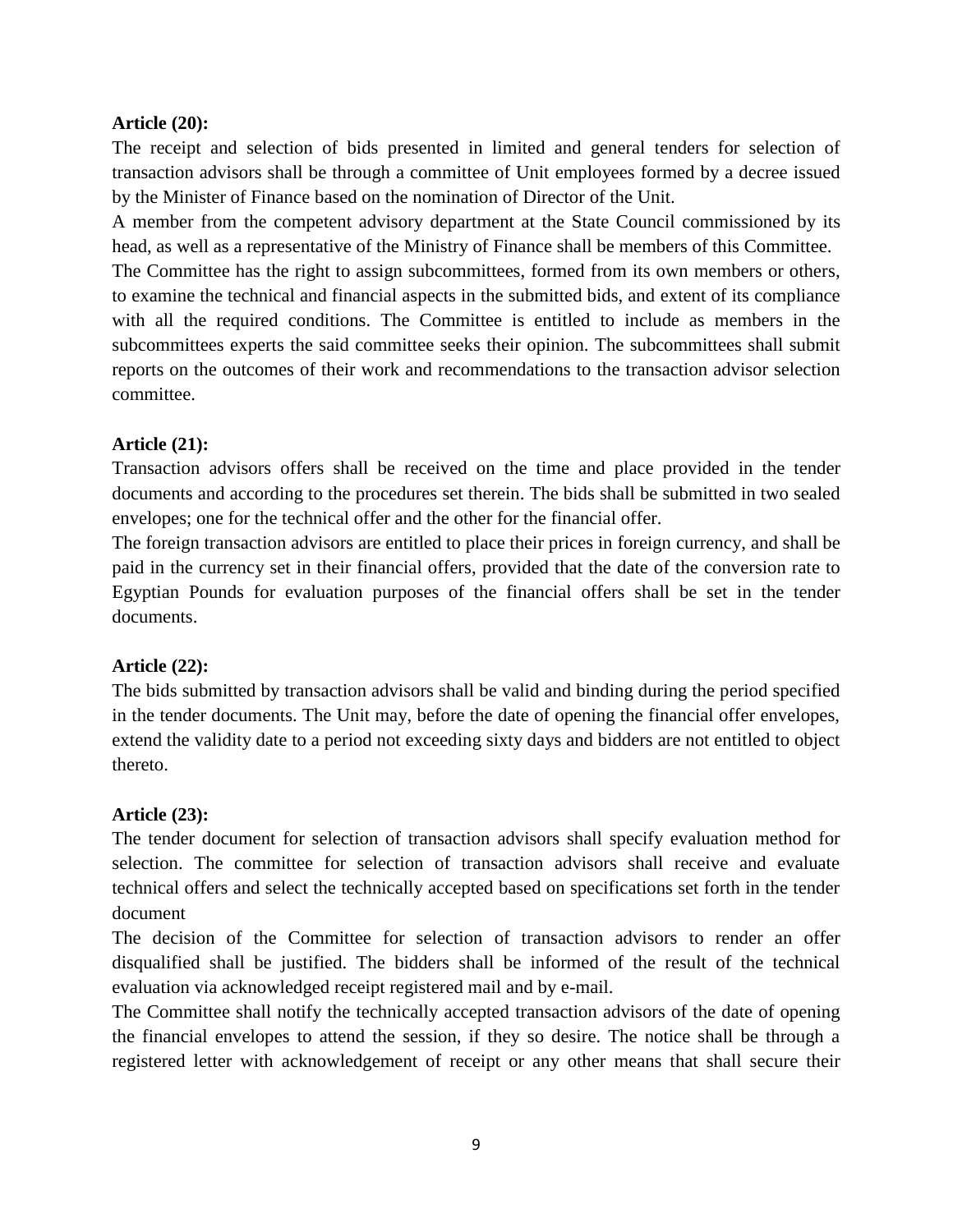knowledge of the session. The financial evaluation shall be only restricted to the technically accepted bids.

# **Article (24):**

The Committee for selection of transaction advisors shall convene in the place and time set for opening the financial envelopes after validation of its safe sealing.

# **Article (25):**

 $+$ 

Awarding in case of technical evaluation according to the evaluation system (compliant/ noncompliant ) shall be for the technically accepted bids with the lowest value calculated based on the method specified in the tender document.

In case technical evaluation is based on the pointing system, the most economically feasible bid shall be awarded the project, after applying the relative weight for both technical and financial offers according to the method of calculating the financial value provided in the tender document and set in the following equation:

| Total technical points of the bid under evaluation | X relative weight of the technical offer |
|----------------------------------------------------|------------------------------------------|
| Total technical evaluation points                  |                                          |
|                                                    |                                          |
| Financial value of the lowest bid accepted         | X relative weight of the financial offer |
| Financial value of bid under evaluation            |                                          |

The successful bid shall be the one rewarded the highest result in the abovementioned equation, after ranking of the equation value from highest to lowest.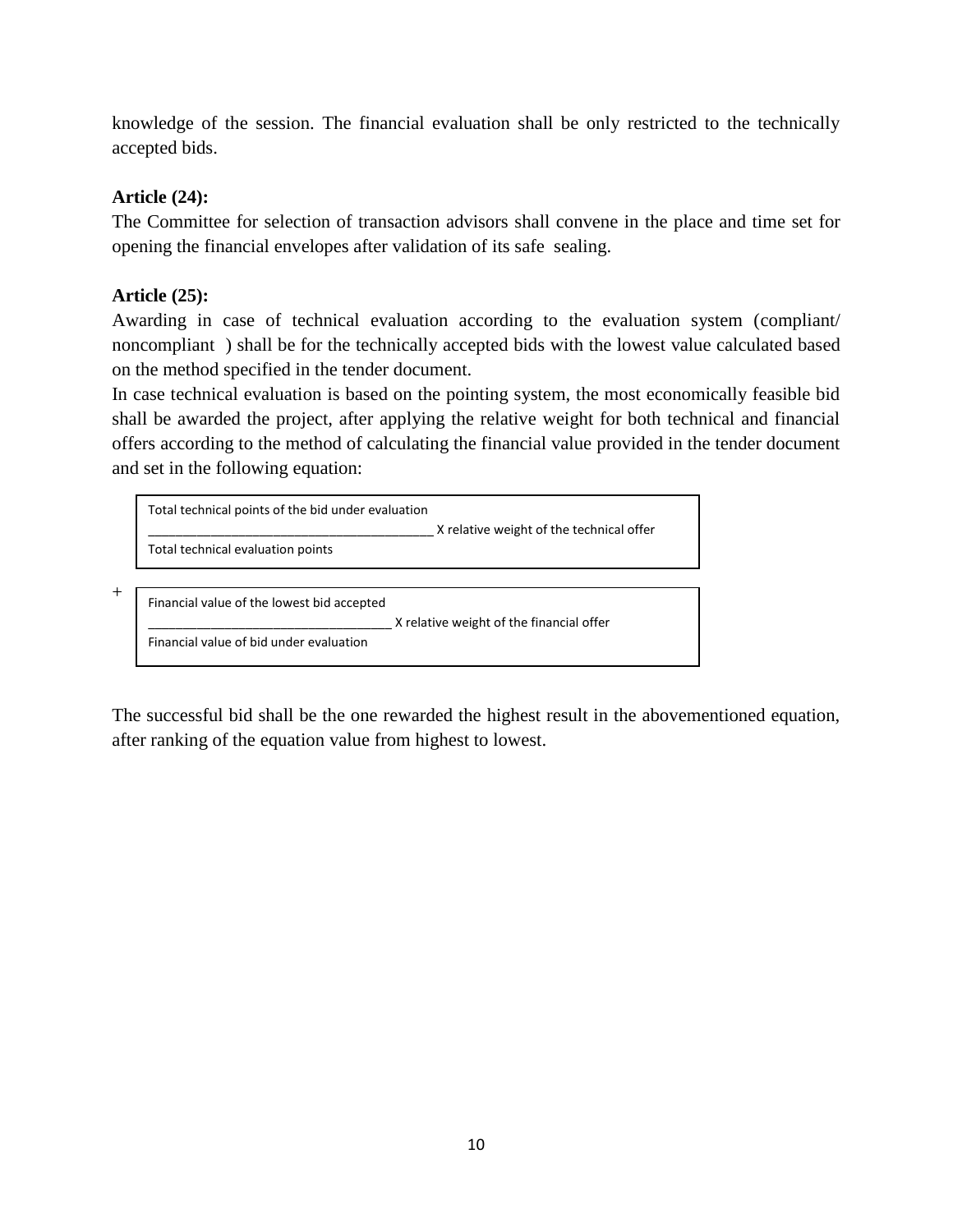# **Part Three Tendering, Awarding, and Contracting Procedures**

**\_\_\_\_\_\_\_\_\_\_\_\_\_\_\_\_\_\_\_\_\_\_\_\_\_\_\_\_\_\_\_\_\_\_**

# **Chapter I Section I General Provisions**

## **Article (26):**

The Administrative Authority may not publish any advertisement for expression of interest; call for pre-qualification; prepare information memorandum, qualification documents, or tender documents; or call for submission of bids for award and contracting, except after the approval of the Unit. The Administrative Authority shall comply with the recommendations of the Unit. The convention of any of the committees stipulated in the Law and this Regulation shall only be valid in the presence of one or more representative of the Unit.

## **Article (27):**

The Unit shall create a special e-mail address for the correspondences related to the project tendered under PPP. The Unit shall manage this address and electronically forward a copy of the project correspondences to the Administrative Authority.

# **Article (28):**

The Administrative Authority shall, prior to start on tendering procedures of the project to investors, prepare in coordination with transaction advisors, an information memorandum on the project, subject to tendering, within the limits approved by the Supreme Committee, in Arabic or English, or in both languages.

The memorandum shall include, in particular, the following:

- a- General description of the project inclusive of its technical and legal aspects, in addition to the services or products to be provided.
- b- The nature of investor's role in project execution.
- c- Services or facilities the Administrative Authority shall provide for project execution, if any.
- d- The core obligations incorporated in the PPP contract for project execution.

The information memorandum shall be submitted to the Unit and may not be published or made available to interested investors or pre-qualification applicants except after the Unit's approval. This approval shall indicate whether the nature of the project necessitates inviting investors to expression of interest or not.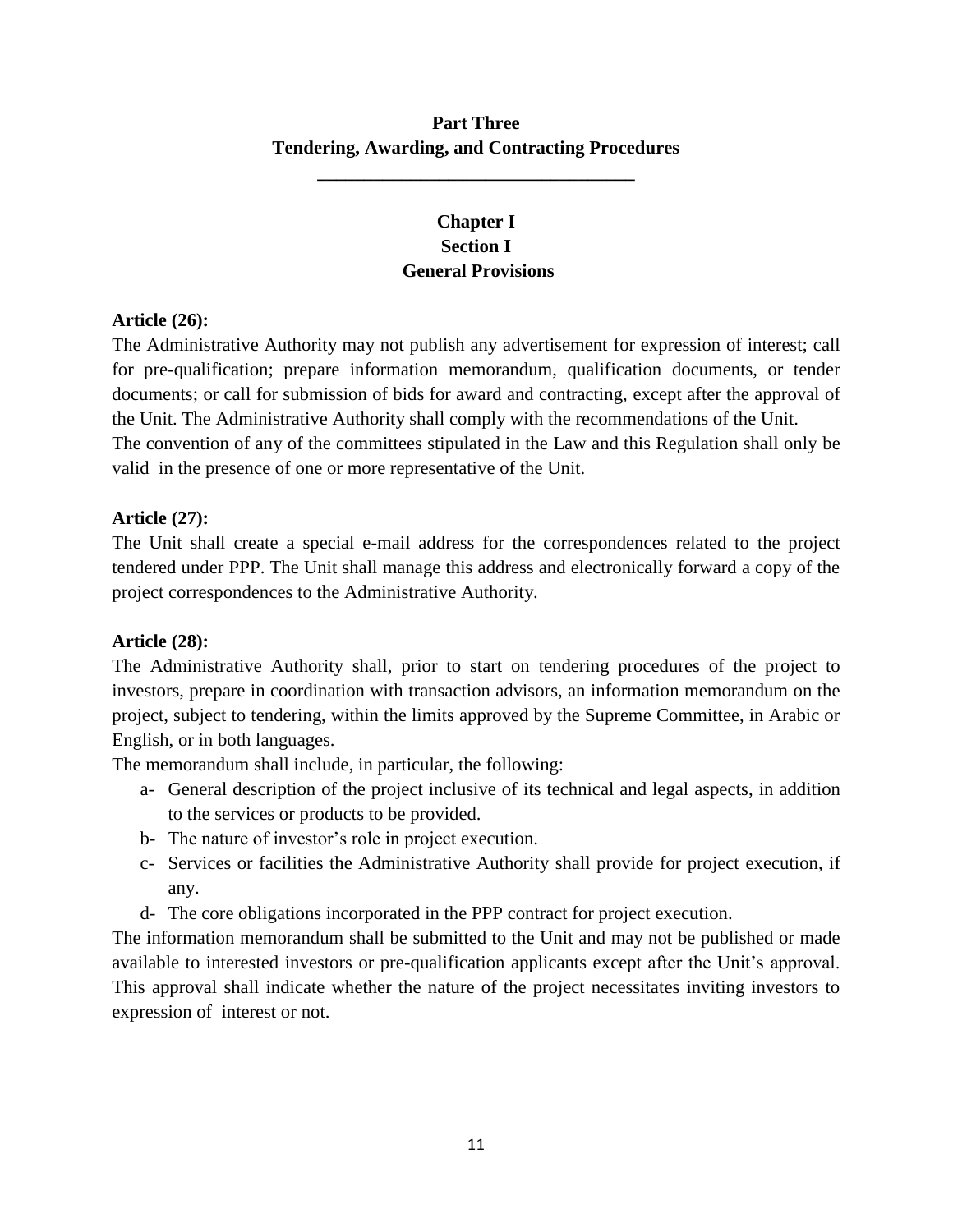## **Section II Invitation for Expression of Interest**

### **Article (29):**

If the nature of the project necessitates inviting investors to express their interest, as a prior step prior to pre-qualification procedures, the Administrative Authority shall announce this at least in a widely circulated daily newspaper in both Arabic and English; and if needed, in a foreign newspaper or in a publication abroad; and on the electronic sites of the Administrative Authority, the Unit, and the General Authority for Investment (GAFI), all as set by the Unit.

### **Article (30):**

The size of Expression of interest applications shall be studied by the Administrative Authority under the Unit's supervision. Based on the results of this study, the Administrative Authority shall after the approval of the Unit, announce the invitation for pre-qualification for the parties interested to compete for the project's execution.

## **Section III**

## **Pre-qualification Stage**

## **Article (31):**

The Pre-qualification Committee formed by the Competent Authority at the Administrative Authority shall undertake the following functions according to Article (20) of the Law:

- a- Preparation of the pre-qualification document, setting of the relevant criteria, and listing of the required documents.
- b- Reply on the queries of the pre-qualification applicants; making replies available to all investors requesting qualification for the project.
- c- Receipt of the pre-qualification applications, and registration in the record developed for this purpose according to its date of submission.
- d- Examination of the pre-qualification applications, and verification of completion of all the required data and documents.
- e- Request of necessary data and documents from the pre-qualification applicants according to the qualification document.
- f- Study the submitted pre-qualification applications after submission; identifying the ones compliant with the set qualification criteria, and exclusion of the non-compliant.

## **Article (32):**

The Administrative Authority shall, immediately after the Unit's approval of the information memorandum, the qualification document, and the draft of the invitation for qualification announcement, advertise the invitation for pre-qualification at least in a widely circulated daily newspaper in both Arabic and English; a foreign newspaper or in a publication abroad; and on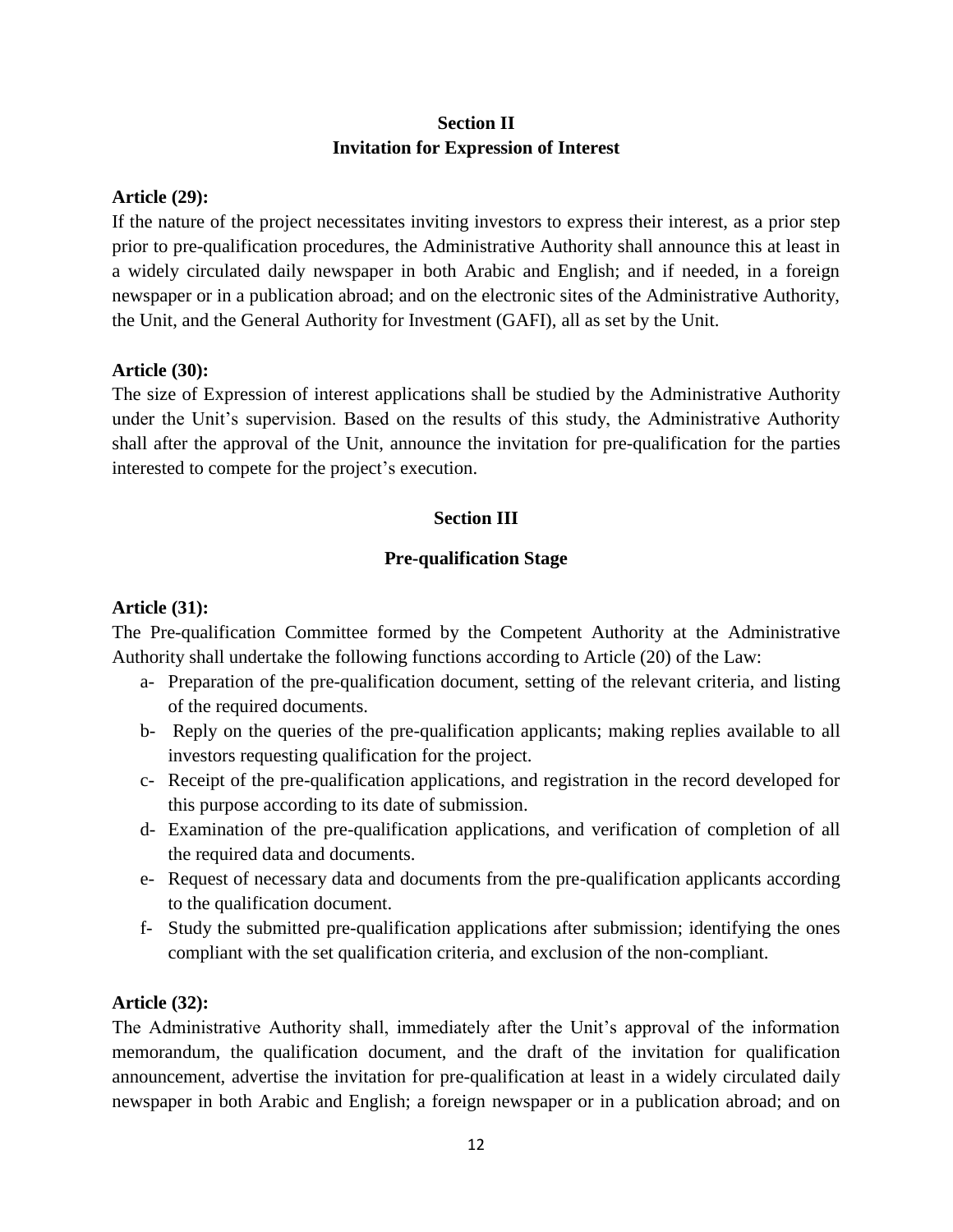the electronic sites of the Administrative Authority, the Unit, and the General Authority for Investment (GAFI).

The advertisement shall include a brief statement about the nature, duration, postal address, and e-mail of the project, and the deadline for receipt of qualification applications.

The Administrative Authority shall upon receipt of any requests for qualification documents deliver a free copy of the information memorandum and the qualification documents to the qualification applicant or whoever represents it; or send an electronic copy to its e-mail.

## **Article (33):**

The investors interested in competing for project execution shall apply for the pre-qualification stage as individual investor or in the form of a consortium of more than one investor. In case an application is submitted by a consortium, a representative shall be chosen to undertake, by virtue of official powers of attorney from the consortium members, their representation in all the prequalification procedures, and competition for the project award.

## **Article (34):**

The Pre-qualification Committee shall convene at the headquarters of the Administrative Authority or any other location determined by the Competent Authority in the presence of the transaction advisors' representatives. The Committee shall meet upon the invitation of its chairman or the Competent Authority.

The validity of convention of such committee is conditioned on the attendance of three quarters of the members at least; the technical, financial, and legal expertise shall be represented in the meeting in addition to the Unit's representatives. The committee shall issue its decision with respect to the pre-qualification applications by the majority of votes and shall be approved by the Competent Authority.

# **Article (35):**

The Pre-qualification Committee shall have a technical secretariat as set forth in the decree issued concerning the formation of the Committee. The Secretariat shall take minutes and undertake the related administrative secretarial work.

## **Article (36):**

The Pre-qualification Committee may request from the applicants the explanations and documents it sees necessary to study the submitted qualification applications. The Committee's request shall set a deadline for reply. The queries of the pre-qualification applicants shall be received through the project's e-mail.

The Committee may also summon a representative of the applicant to present the request or the requested explanations without prejudice to equality and equal opportunities among the different qualification applicants.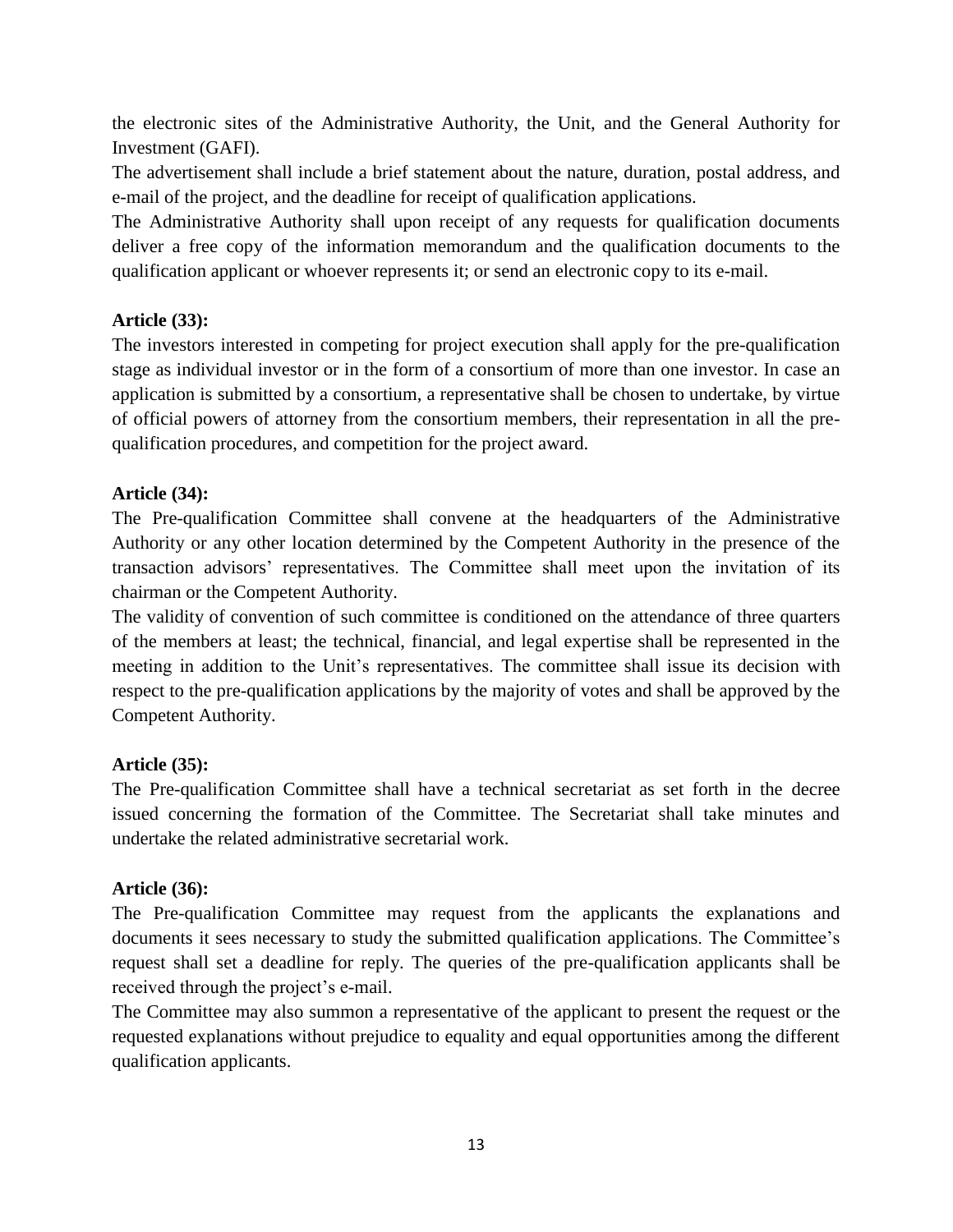### **Article (37):**

The Administrative Authority shall inform the qualification applicants of the list of qualified investors by virtue of acknowledged receipt registered mail and by e-mail. The list shall be announced on the web site of both the Administrative Authority and the Unit.

The decision of the Pre-qualification Committee to disqualify the non-compliant applicants shall be justified. The Administrative Authority shall, after the approval of this decision by the Competent Authority, notify the disqualified applicant of the decision by acknowledged receipt registered mail, or by e-mail, or any other means that shall guarantee knowledge of the decision.

### **Article (38):**

The investor whose prequalification application has been rejected is entitled to object to this through a justified memorandum submitted to the Unit within a week from the date of receipt of the notification of rejection decision or his/her knowledge of such decision.

The Unit shall prepare a ledger to record these objections by date of submission. The objecting party shall receive a receipt of the objection submitted.

### **Article (39):**

The Unit shall study the objection made by the qualification applicant, and shall decide upon it within fifteen days from the date of receipt of the objection. The Unit is entitled to discuss the matter with the Qualification Committee and request original documents, if required.

#### **Article (40):**

The Unit shall notify the objecting party with its decision by acknowledged receipt registered mail or by e-mail, or by any other means that guarantees knowledge of the objecting party of the Unit's decision. The Administrative Authority shall receive a copy of such decision.

#### **Article (41):**

The decision of the Unit on the objection shall be final and binding.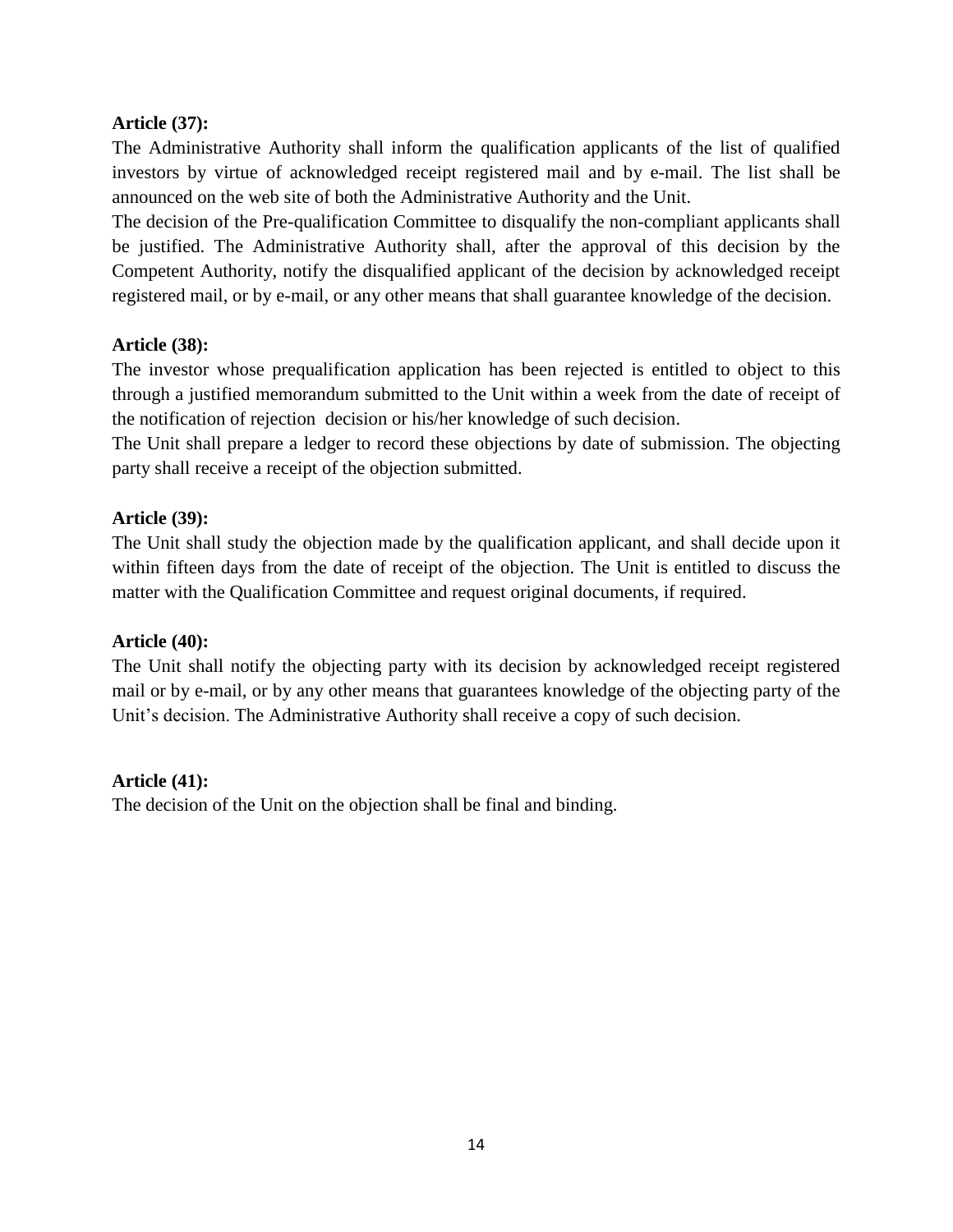## **Section IV Preparation of tender document And bids submission**

#### **Article (42):**

The Competent Authority shall issue a decree forming a committee composed of technical, financial and legal members to be in charge of the preparation of the tender document pertinent to the project, in light of the decision taken by the Supreme Committee and the Cabinet, as the case may be, provided that the Unit is represented in this Committee by one or more members. After the Unit's approval, the tender document shall be prepared in Arabic or English or both, and the language in which bidders shall submit their tenders and address their correspondence needs to be defined. In case of using multiple languages, tender document must specify the language which shall prevail in case there is a contradiction between that language and the other.

## **Article (43):**

The project tender document should include the following information in particular:

- a. General information related to the project, required for the bids preparation and submission.
- b. Project specifications as well as technical and financial conditions that need to be in both the technical and financial offers.
- c. Specifications of the final product, the service level, performance indicators, principal requirements of the Administrative Authority and of the regulatory and monitoring bodies for the utilities and services subject to contracting of Safety and security criteria, environment protection and others
- d. Without prejudice to the provisions of Article (34) of the Law, the primary heads of terms of the PPP contract, and other complementary agreements, , emphasizing non-negotiable conditions.
- e. Defining methods and basis for comparison between bids. In case of applying a pointing system for evaluation , stating the evaluation criteria of bids, the principles of drawing financial and technical comparisons between them, the points corresponding to each criterion and the way they are applied in evaluation, in addition to the relative weight assigned to each of the financial and technical aspects.
- f. Documents, forms and deadlines that have to be observed and met in the bid.
- g. Validity period of bids.
- h. Value of the bid bond, method of calculating performance bond according to the nature of project, its stages of execution and its validity.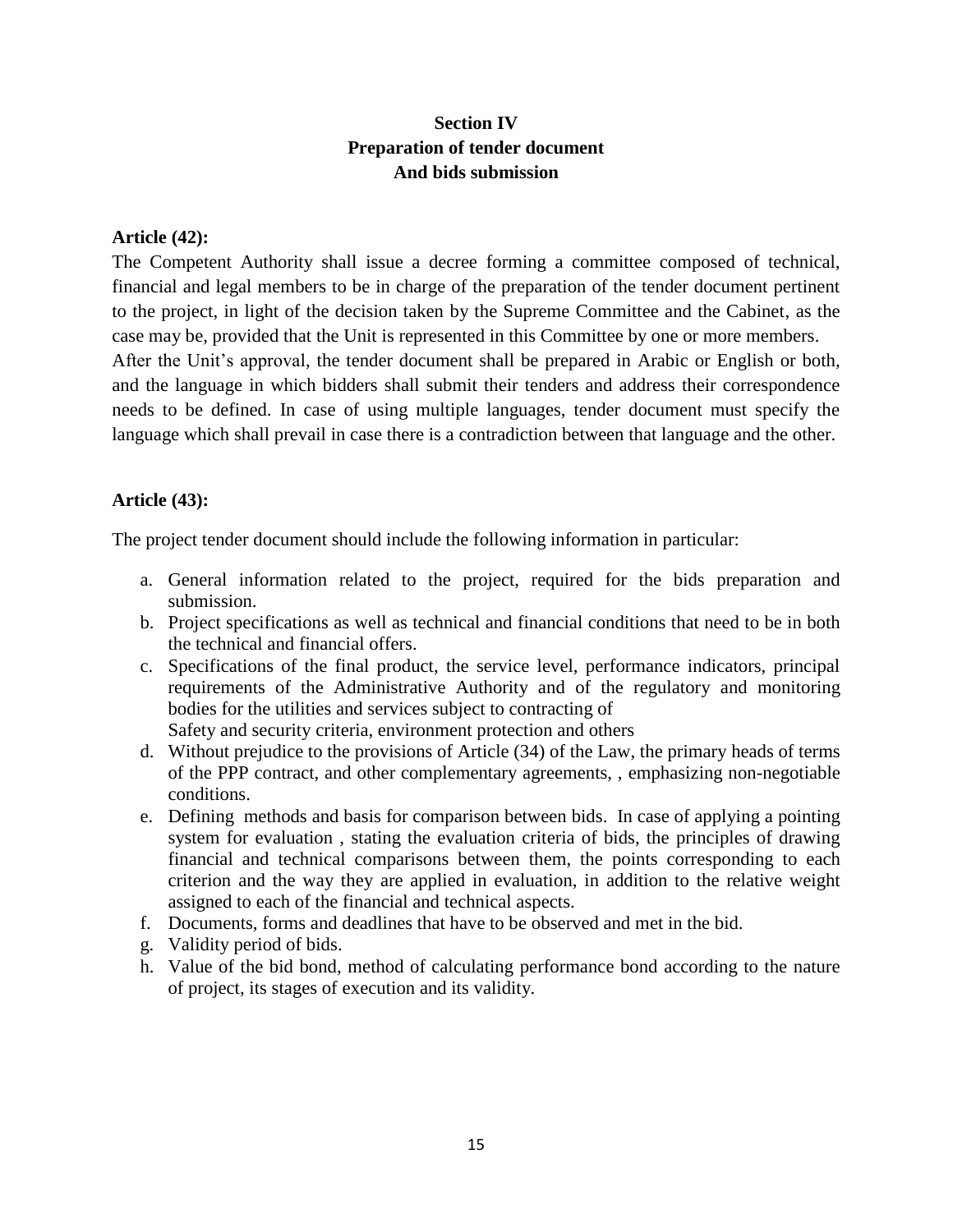#### **Article (44):**

The Unit shall launch an electronic website for the project in coordination with the Administrative Authority to include all information and studies conducted related to the project as well as the tender documents. Access to this page shall be via a login username and password provided by the Unit to qualified investors.

## **Article (45):**

In coordination with the Administrative Authority, the Unit shall set a price for the project's tender document based on a percentage of the estimated costs of preparing all project related documents which should not exceed 25% of these costs.

The committee which is competent to prepare the project's tender document shall issue an invitation letter to all qualified investors to submit their bids for the execution of the project, and attach to this letter the final draft of tender document, its price, draft PPP Contract and its annexes, which shall all be submitted to the Competent Authority for authorization, after approval of the Unit.

## **Article (46):**

Upon approval of the tender document by the Competent Authority at the Administrative Authority , the Unit shall make certified copies of such document stamped with its own stamp and that of the Administrative Authority and with a sufficient number of copies for qualified investors, keep one copy and two kept with the Administrative Authority.

## **Article (47):**

The Administrative Authority shall address the invitation letter referred to in the second paragraph of Article 45 of this Regulation to qualified investors, by acknowledged receipt registered mail, and by e-mail, requesting them to withdraw the tender document from the Unit, and settle its price. The Unit shall issue to qualified investors certified and stamped payment receipts for the tender document.

## **Article (48):**

Only bids submitted by qualified investors who withdrew the tender document and paid its price shall be accepted. The Unit shall inform the Administrative Authority with the list of all qualified investors who withdrew and paid for the tender document and paid its price.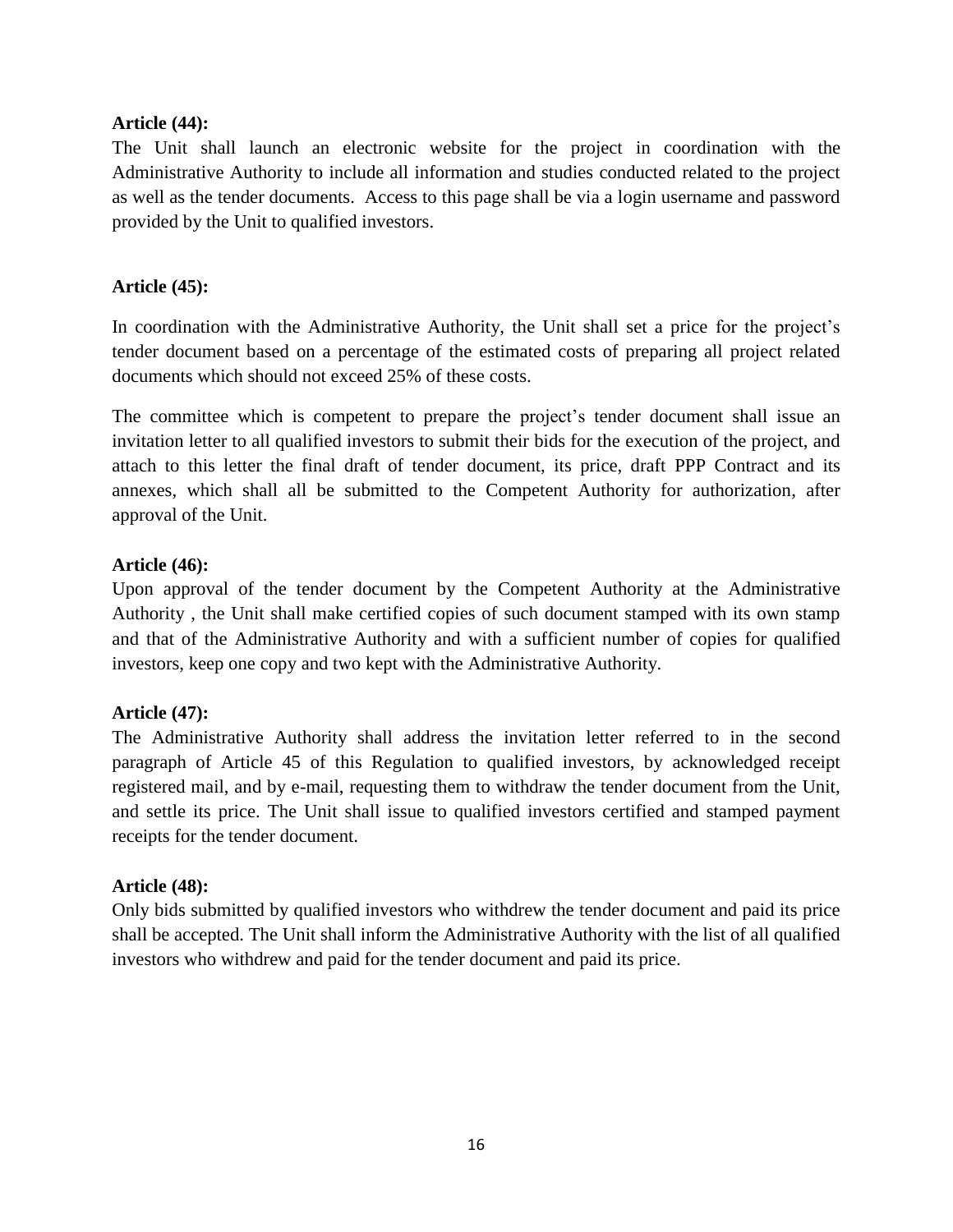## **Article (49):**

The Administrative Authority jointly with the Unit may set a date in the tender procedure in which investors are allowed to send their inquiries and receive replies thereto, provided that all inquiries and its responses be available to all qualified investors.

### **Article (50):**

Following the invitation and prior to bids' submission the Administrative Authority along with the Unit may invite qualified investors to meetings to discuss their inquiries on the project documents.

## **Article (51):**

A committee shall be formed by a decree from the Competent Authority at the Administrative Authority, mandated to set an estimated value for the project constituted from both financial and technical experts taking into account the following elements:

- 1. The estimated value of the project is to be computed on the basis that the Administrative Authority will be executing the project;
- 2. The project value has to include its total investment costs plus total operation and maintenance costs over the contract validity period at market prices prevailing at the time of computing the estimated value;
- 3. The project estimated value does not include financing burdens or inflation rates.

The above mentioned committee referred to in the first paragraph of this article shall dispatch to the Unit in a sealed envelope stamped by the Administrative Authority, signed by its members and transaction advisors a report on its works including a statement of the estimated value and principles followed by the committee in setting the estimated value of the project, its investment costs and operational and maintenance costs.

The Unit shall review the said report and may ask the committee to provide further explanation, or further discuss its contents, and it may send it back to the committee to consider its recommendations in this regard.

## **Article (52):**

After reviewing the estimated project value, the Unit shall coordinate with the financial transaction advisor the status of the *public sector comparator* stated in Article (25) of the Law, considering the following rules:

- a. The financing costs and burdens of the project shall be added according to the suggested financing structure.
- b. Analyze all risks associated with the project particularly of financial, technical and legal nature, and each estimated and added to the estimated value of the project.
- c. Price variances from date of preparing the estimated project value until the deadline of bid submission, should be taken into account by applying the inflation rate for this period.
- d. Adding any further burdens to be borne by the bidder in addition to the above and are important for the project execution.
- e. Calculation of the tax revenues paid by the project company.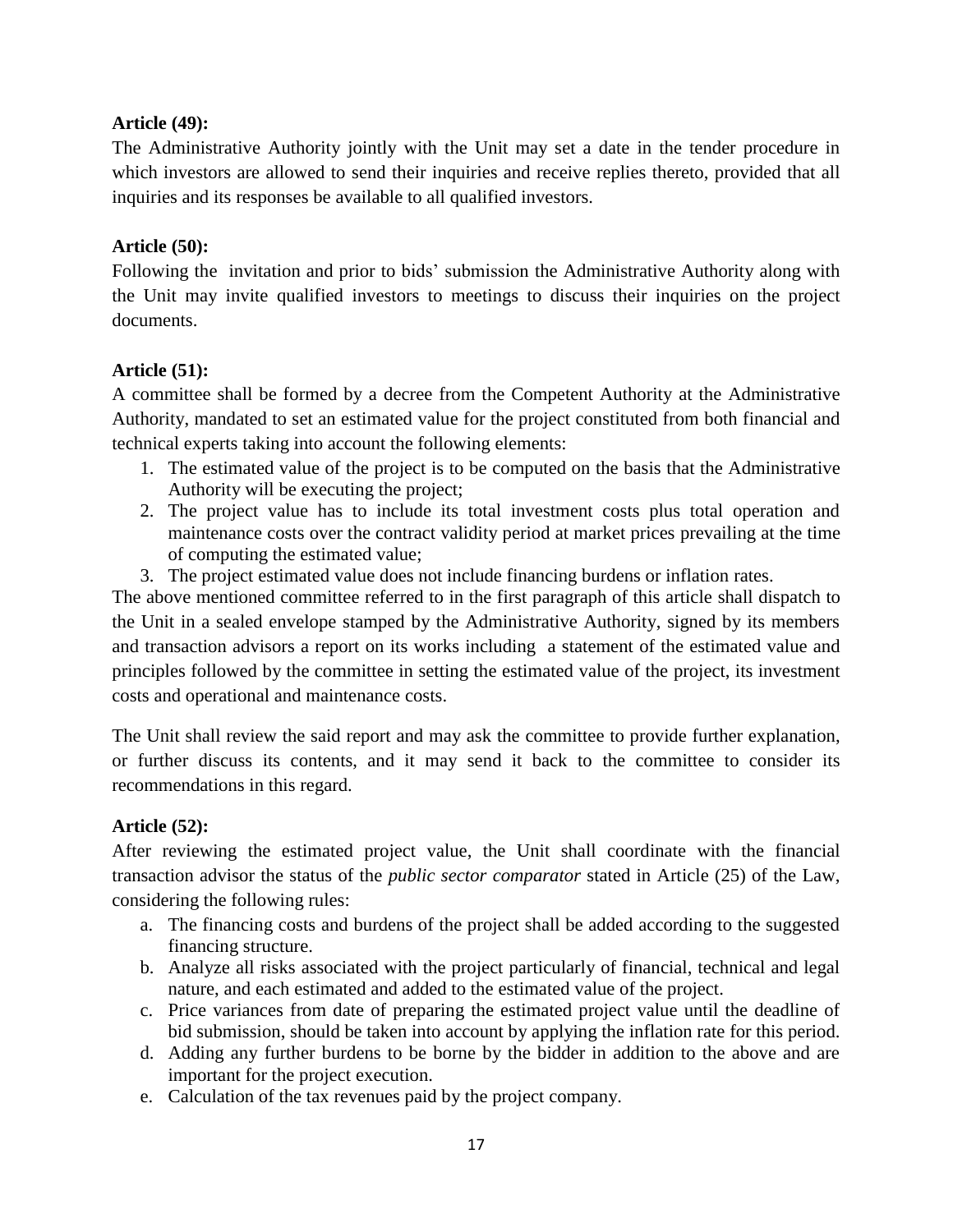f. Expected annual inflation rates over the period of the project duration and applicable discount rate in order to reach the net present value of the project.

The Unit, after submission of financial and technical bids shall present a report on the *public sector comparator* to the Supreme Committee for approval. This report shall be placed in sealed envelope, signed and stamped by the Director of the Unit, and shall not be unfolded until the opening of financial envelopes for the technically accepted bids.

## **Article (53):**

Before the deadline of bid submission, the Administrative Authority, in agreement with the Unit, may introduce some amendments to the tender document, provided that a sufficient time is given to qualified investors to consider such amendments in their bids. These amendments shall be issued in an annex signed by the chairman of the committee responsible for tender document preparation after being reviewed by the committee, stamped by the Unit and the Administrative Authority and approved by the Competent Authority.

## **Article (54):**

In case the Administrative Authority amends the tender document, it should contact the qualified investors who purchased the document by a acknowledged receipt registered mail and by e-mail in order to receive a free copy of the amendments annex.

## **Article (55):**

The qualified investor or his legal representative shall prepare one original copy of both the technical and financial offers; every page shall be initialed by the investor or its legal representative, and stamped by the qualified investor. Full signatures should be affixed to the other pages that require signing by investor or its legal representative.

A qualified investor is required to submit the exact number of copies stated in the tender document of technical and financial offers, to be signed and stamped as referred to in the previous paragraph.

## **Article (56):**

The technical offer envelope has to include the bid bond specified in the tender document and all the necessary technical documents that outline in detail the project specifications required to realize the level of service or final product envisaged by the project.

The bid bond should be in the form of a non-conditional, irreversible letter of guarantee issued by the bidder to the Administrative Authority from an Egyptian bank or a branch of a foreign bank registered at the Central Bank of Egypt, provided that the validity of this letter of guarantee may not be less than ninety days at least following the period defined for the validity of the bid or any amendment that takes place thereof.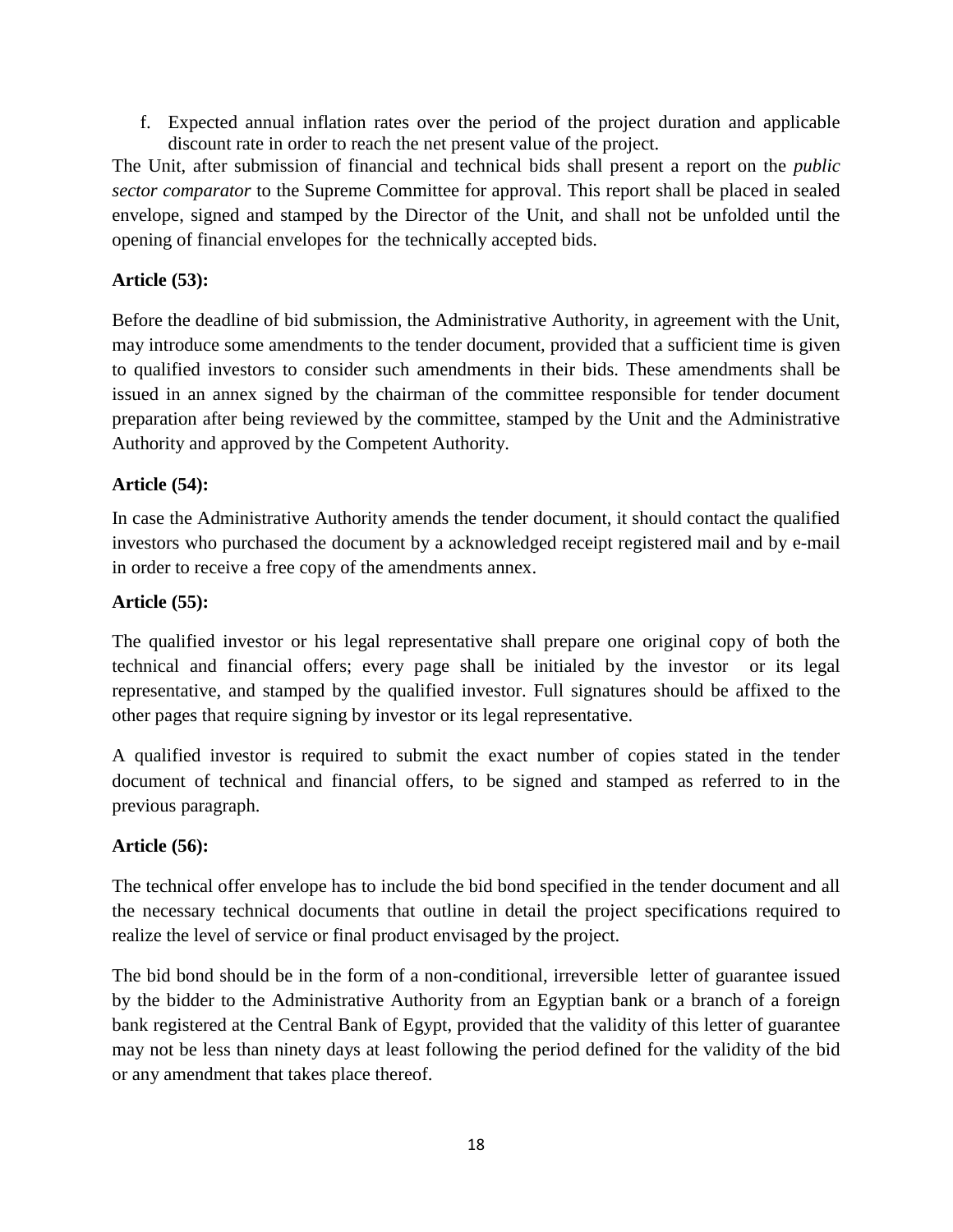The bank shall acknowledge in the issued letter of guarantee its commitment to pay to the Administrative Authority an amount equal to the value of bid bond in full at the first claim made by the Administration Authority, and without attention to any objection from the bidder.

## **Article (57):**

The financial offer envelope should include the forms and financial documents stated in the tender document.

Prices specified in the financial bids should be clarified in both numbers and letters, and in case of any discrepancy between the prices stated in letters and the one in numbers, the former shall prevail. Any scratch, omission or correction shall not be considered unless it is signed and stamped by the qualified investor or its legal representative.

## **Article (58):**

The envelopes of the financial and technical offers should be tightly sealed and bear the names of the bidder, the Administrative Authority presented to, the project information and a specification as to whether this envelope is the financial or the technical, or whether original document or a copy, as well as the date of envelope opening session.

## **Article (59):**

Bids should be hand delivered , in the place and date defined in the tender document, in two separately sealed envelopes; one for the technical offer and the other for the financial one. These bids should be handed over to the committee for receipt and study of bids stipulated in Article (29) of the Law. Bids should be numbered by the committee and recorded in the bids' receipt report which has to include the status of every bid. Bidders should obtain a receipt from the committee upon the submission of their bids.

Bids should be retained in a safe place as specified by the committee at the Administrative Authority that guarantees the safekeeping of these bids.

## **Article (60):**

Bidders may not withdraw their bids once delivered to the committee for receipt and study of bids.

No allegation shall be accepted by any bidder claiming the existence of a mistake in its bid if deadline of submission of such bids has already lapsed.

## **Article (61):**

A bidder, or its legal representatives by virtue of a power of attorney, signature on which is certified by a bank and delivered to the committee for receipt and study of bids, may appoint a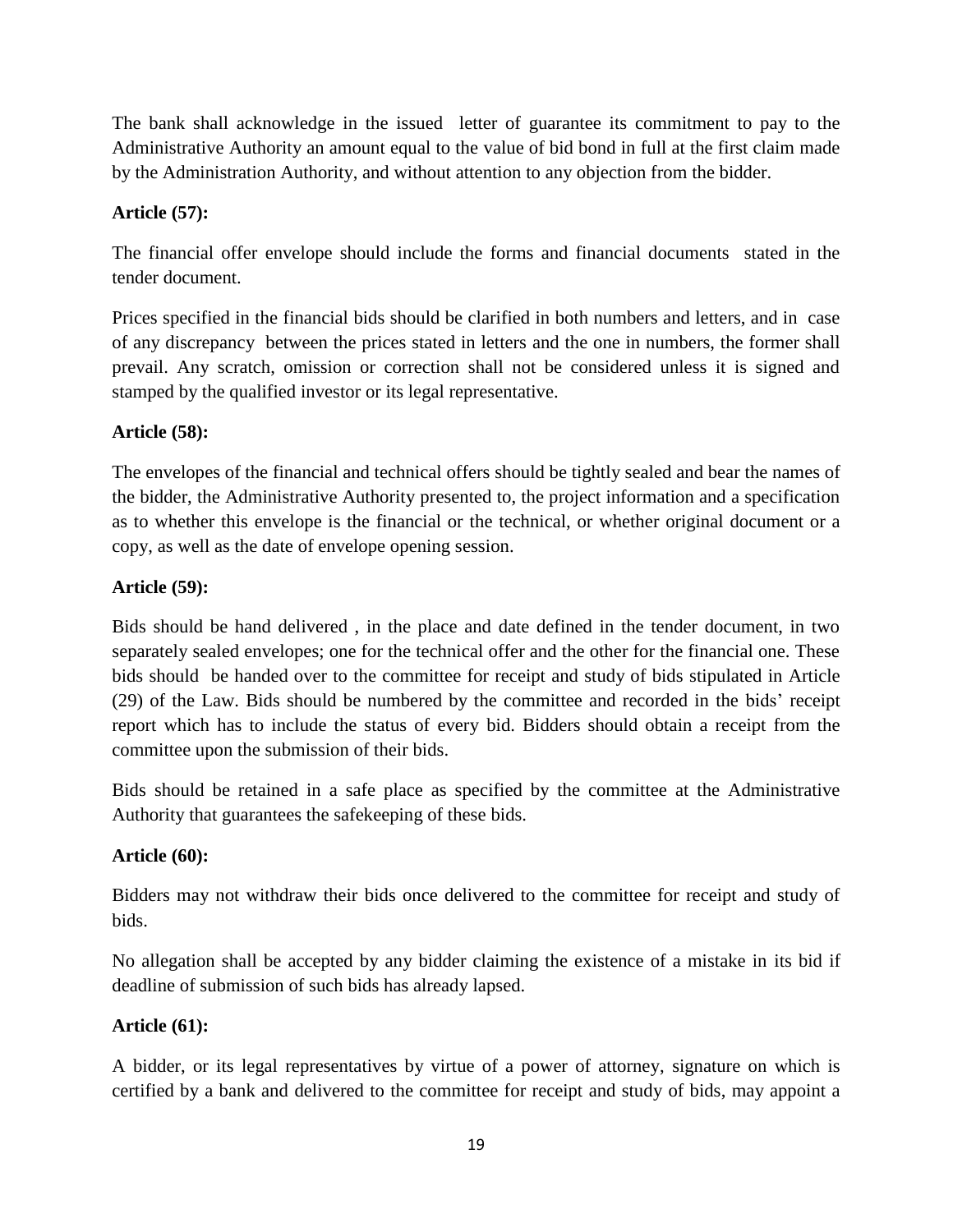delegated representative during the envelope opening session of the technical and financial bids, to represent the bidder in the tender and award procedures at the Administrative Authority. Delegate of the bidder shall remain assigned to monitoring such works and procedures before the Administrative Authority, as long as the bidder did not notify the Authority of any change to the representative using the very same tool.

In all cases, bidders should notify in writing the Administrative Authority with its authorized stamp.

## **Article (62):**

Bids submitted by qualified investors shall be deemed valid and binding to its issuers throughout the period specified in the tender document.

If necessary and after the approval of the Unit, the Administrative Authority prior to opening of financial envelopes, may request an extension of the bids validity for a period of no more than ninety days after the expiry of the validity of the bids period specified in the tender document, as long as bidders do not have any objection to this extension.

## **Section V**

## **The competitive dialogue**

## **Article (63):**

The Competent Authority pursuant to the approval of the Unit, and subsequent to the approval of the Supreme Committee, is entitled to tender the project on two phases, and conduct as phase one, a competitive dialogue with the purpose of obtaining the necessary clarifications on the elements of technical and financial offers in this phase. As phase two, final bids are to be submitted .

## **Article (64):**

In the cases where the decision is made to tender the project on two phases, the committee in charge of preparing the project tender document, formed by virtue of Article (42) of this Regulation, shall prepare the tender document in phase one, which has to include:

- a. General information on the project and its specifications,
- b. Specifications of the final product, service level and performance indicators,
- c. Heads of terms of the PPP contract,
- d. Technical and financial evaluation system in general,
- e. Requirements, forms and documents requested in each of the nonbinding technical and financial offers which give a general outline of both offers,
- f. Means of submission of the nonbinding technical and financial offers,
- g. Tender procedures on two phases, dates of submission of inquiries and its replies thereto, final deadline for submission of the nonbinding technical and financial offers, initial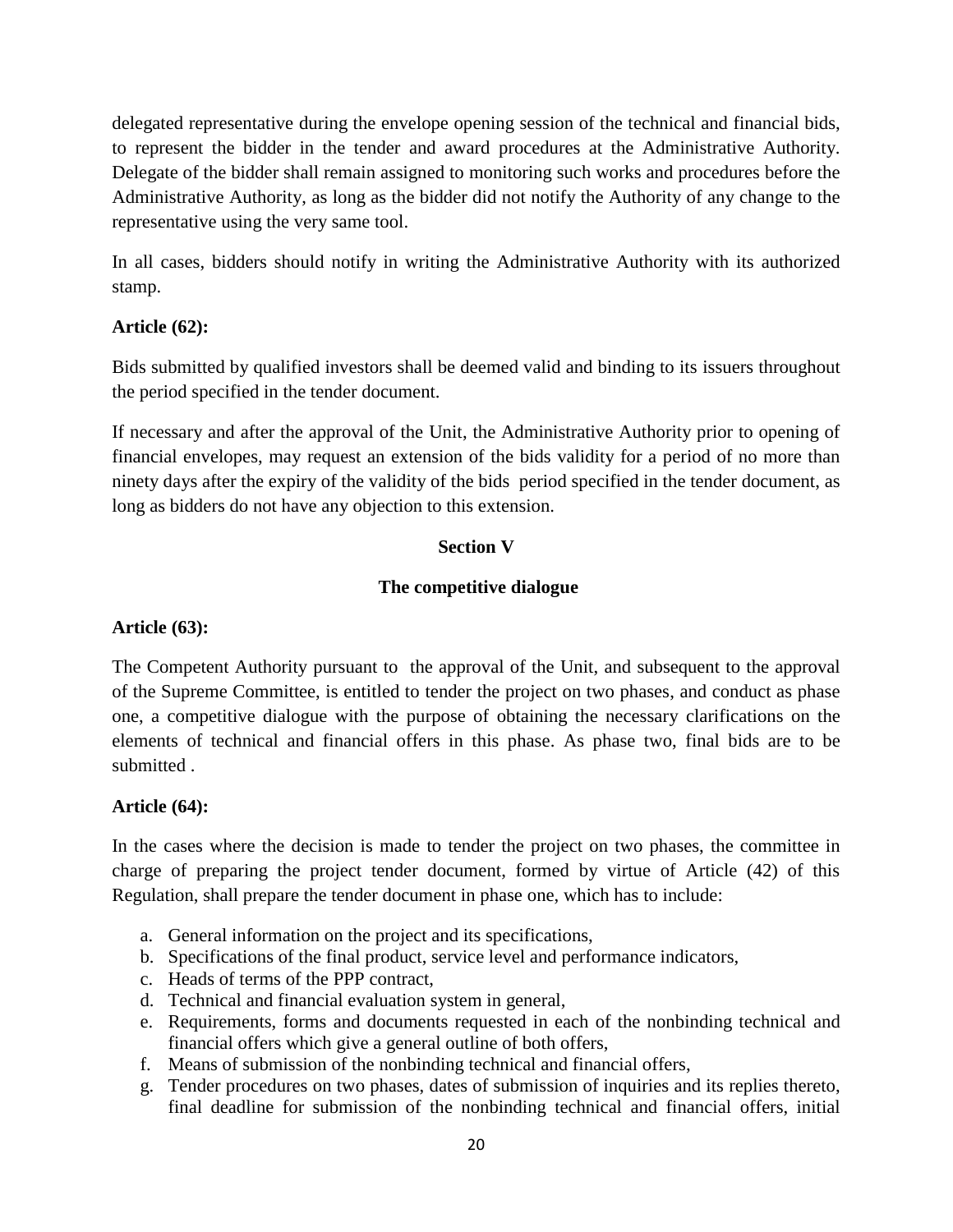dates for holding the competitive dialogue with bidders, and issuance of final tender document.

# **Article (65):**

Having secured the Unit's approval on the tender document in phase one, the Administrative Authority must issue this document and make it available to bidders on the project's website as stipulated in Article (44) of this Regulation. The Administrative Authority shall notify bidders by acknowledged receipt registered mail and by e-mail with the date of uploading this document to the web site, allocating to every bidder a password to allow access to the project website and review of the tender document content.

# **Article (66):**

In coordination with the Unit , the Administrative Authority shall receive and respond to the queries sent by bidders via e-mail on the date specified for this purpose.

# **Article (67)**

By virtue of a decree issued by the Minister of Finance and upon the Unit's recommendations, a committee chaired by the Director of the Unit shall be formed to manage the competitive dialogue, including a representative of the Administrative Authority. Such committee will include among its members representatives from the Unit and the transaction advisors selected by the Director of the Unit to attend the competitive dialogue meetings.

This Committee is competent to receive the nonbinding bids on its due date and bidders will be given a proof of submitting their offers. The Committee shall number and record such bids in a bids' receipt report, and later study its content.

The Unit shall notify each party who submitted a nonbinding bid both by acknowledged receipt registered mail and by e-mail with the date, venue and duration of the competitive dialogue sessions.

# **Article (68):**

Competitive dialogue meetings shall be held separately with nonbinding bids submitters, in a framework that ensures equality among them in terms of number and duration of these meetings. All Competitive dialogue committee members attending these meetings have to abide by rules of confidentiality with regards to the discussions taking place, or information shared, and they have to sign a commitment to that sense.

The competitive dialogue committee should submit a report on the minute these meetings, to the Supreme Committee. Members attending those meetings are not permitted to carry with them any means of communication during these sessions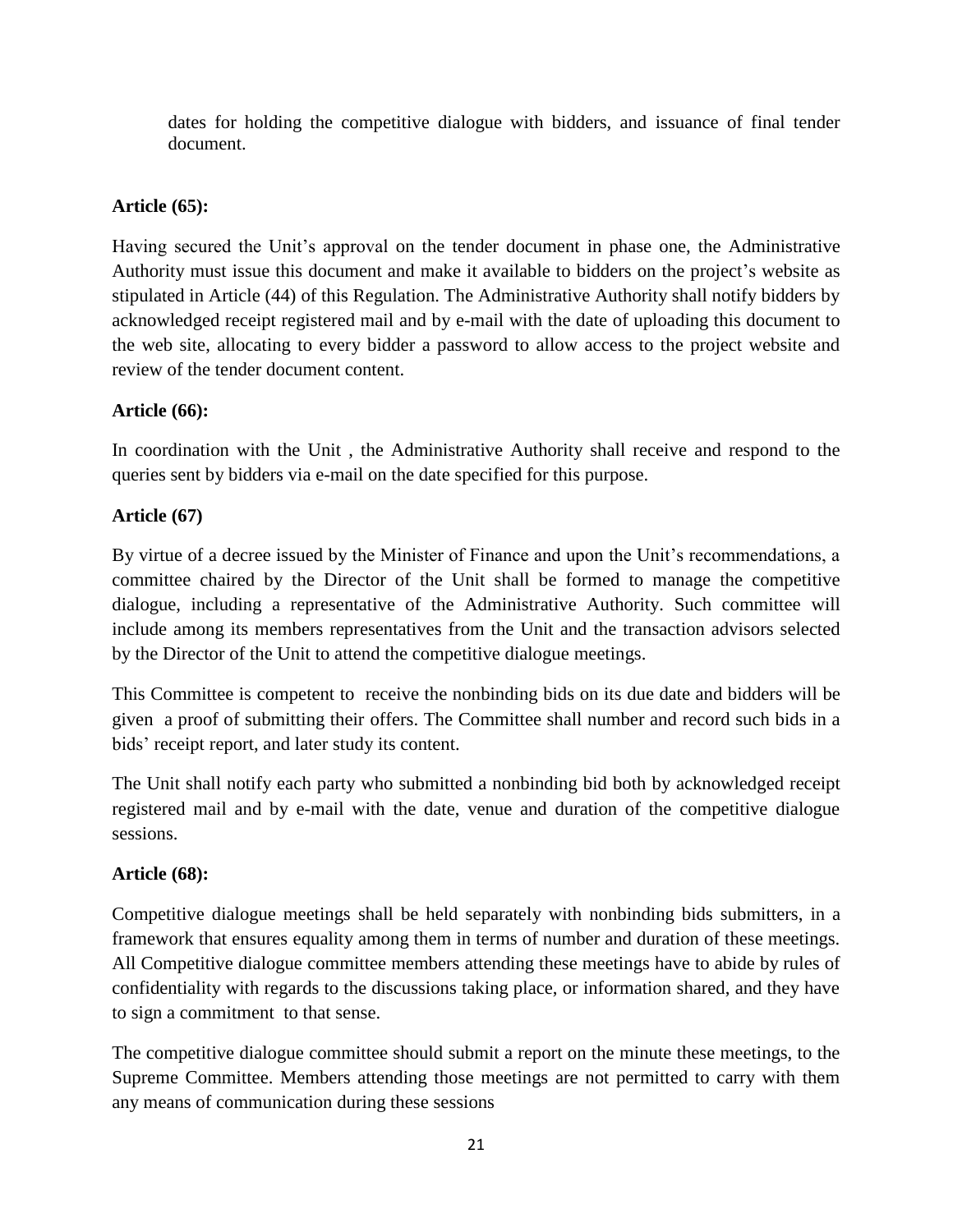## **Article (69):**

Tender document preparation committee shall prepare the final version of the tender document, to be issued in phase two, observing the provisions stated under Articles (43 to 62) of this Regulation.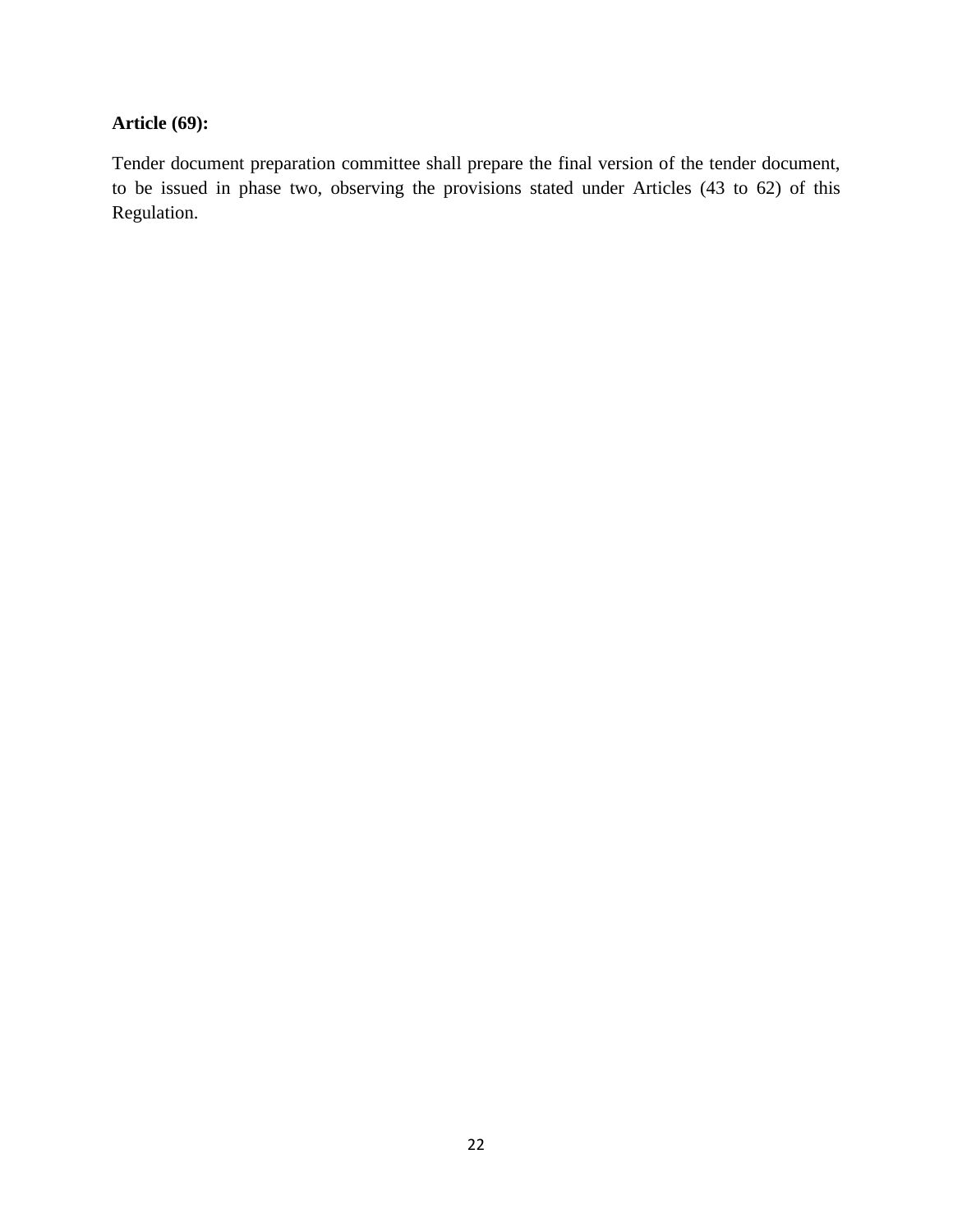## **Chapter II**

## **Awarding and Contracting Procedures**

## **Article (70):**

Upon opening of envelopes of submitted technical offers as well as financial envelopes of technically accepted offers, the chairman of the committee for receipt and study of bids stipulated in article (29) of the Law shall assign one or more committee members to unfold the contents of technical and financial bids, in the least time possible, in lists designed for that purpose including a listing of all the main documents of each bid, number of pages, and all relevant remarks which will be recorded in the committee minutes of meeting and signed by all committee members.

# **Article (71):**

All the works undertaken by the committee for receipt and study of bids must be documented in a specially designed minutes of meeting report, and it may set up some further subcommittees whether from its own members or other experts, main functions of which are to review all technical, financial and legal aspects of the submitted bids and to report the outcomes of their work and recommendations back to the committee for receipt and study of bids, which in turn shall consider. The committee is required to finalize its work and draft the letter of award prior to the expiration of bids.

# **Article (72):**

The committee for receipt and study of bids is requested to ensure the compatibility between the submitted technical offers with the specifications and requirements outlined in the tender document and shall be in charge evaluating bids according to the parameters stated in the tender document.

The committee for receipt and study of bids may, after opening of technical and financial envelopes, request further explanations and responses to certain inquiries from bidders, as deemed necessary.

# **Article (73):**

In cases of disagreement that may arise among the committee for receipt and study of bids members with regards to accepting or rejecting any technical bid, it shall be recorded in the minutes of the committee meeting, after seeking the opinion of the competent transaction advisor and documenting such opinion in the minutes report.

In all cases, the committee shall submit a recommendations report signed by all of its members to the Competent Authority, for its appropriate decision.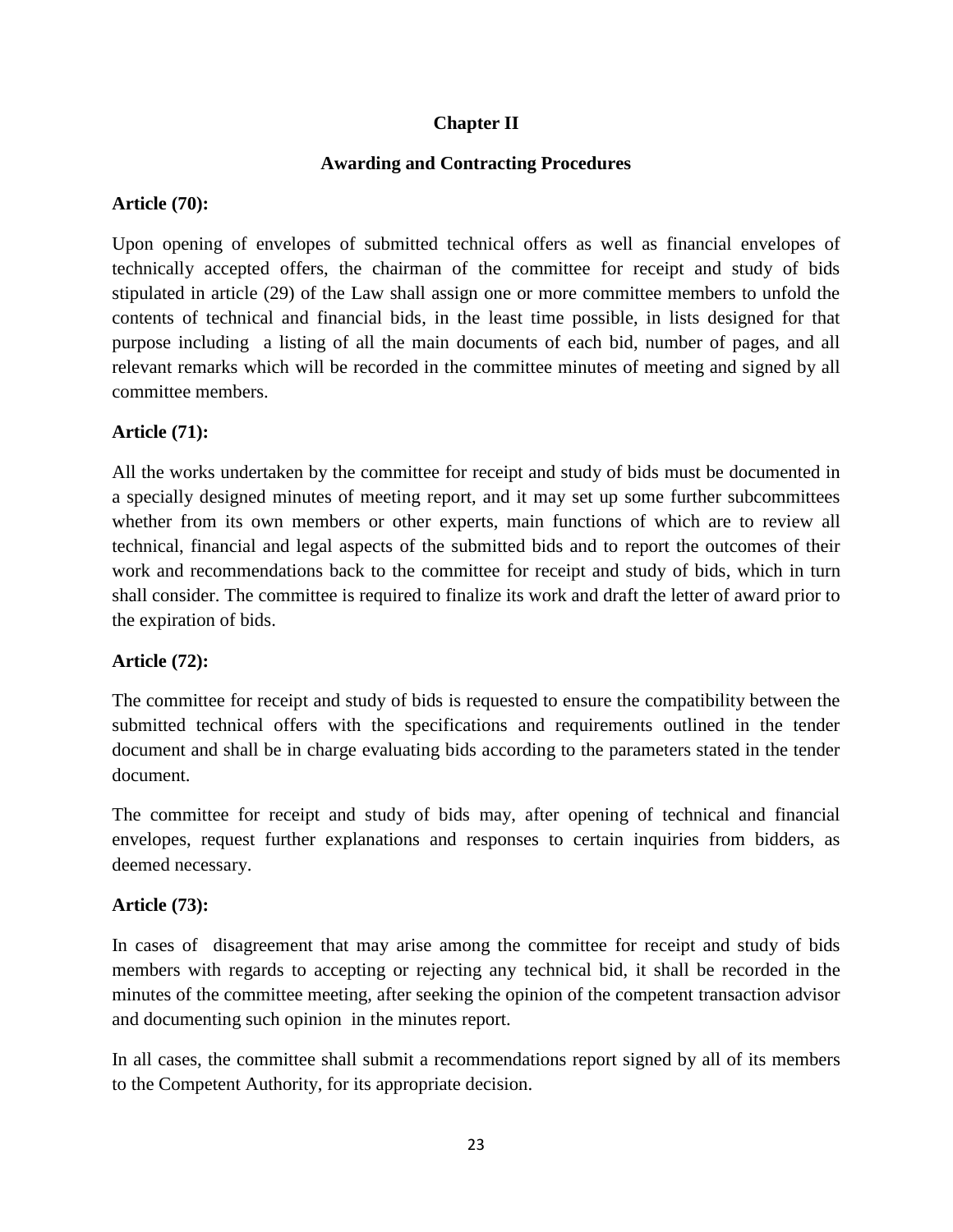## **Article (74):**

Bids that are not in conformity with the specifications and conditions , set forth in the tender document and the evaluation criteria, have to be excluded, and the exclusion is made by virtue of a decision made by the Competent Authority at the Administrative Authority based on the recommendations of the committee for receipt and study of bids.

The decision to exclude a certain bid should be justified and stated in thorough detail, and relayed to the bidders of the technically disqualified bids to their addresses stated in their bids by acknowledged receipt registered mail and by e-mail.

Bidders whose bids were disqualified technically are entitled to appeal before the Petition Committee, stipulated in Article (39) of the Law within thirty days from the date of receiving the exclusion notice.

Financial envelopes of technically accepted bids are not permitted to be opened except after the resolution of all cases of appeal on technical exclusions.

## **Article (75):**

Financial evaluation shall be confined to technically accepted bids and committee for receipt and study of bids shall notify bidders whose technical bids are accepted, by acknowledged receipt registered mail and by e-mail, with the date of the financial envelopes opening session to attend the work of the committee.

## **Article (76):**

The committee for receipt and study of bids shall convene at the time and venue set for opening the financial envelopes, and shall commence its work by ensuring that envelopes are tightly sealed, and that all bidders or their representatives are present, then it should open the envelopes in the order of their numbering. Chairman of the Committee shall announce the values of each bid, on which the financial evaluation will be based. All committee members as well as attending bidders or its representatives shall sign on the minutes' report of the session.

## **Article (77):**

In the case of pursuing the evaluation system (compliant – non compliant),the lowest bid in terms of its present value shall be awarded, according to the calculation method set forth in the tender document. In case of evaluation by pointing system, the most economically feasible bid shall be awarded after implementing the relative weight to each of the technical and financial offers, according to the value calculation approach as defined in the tender document, as per the following equation: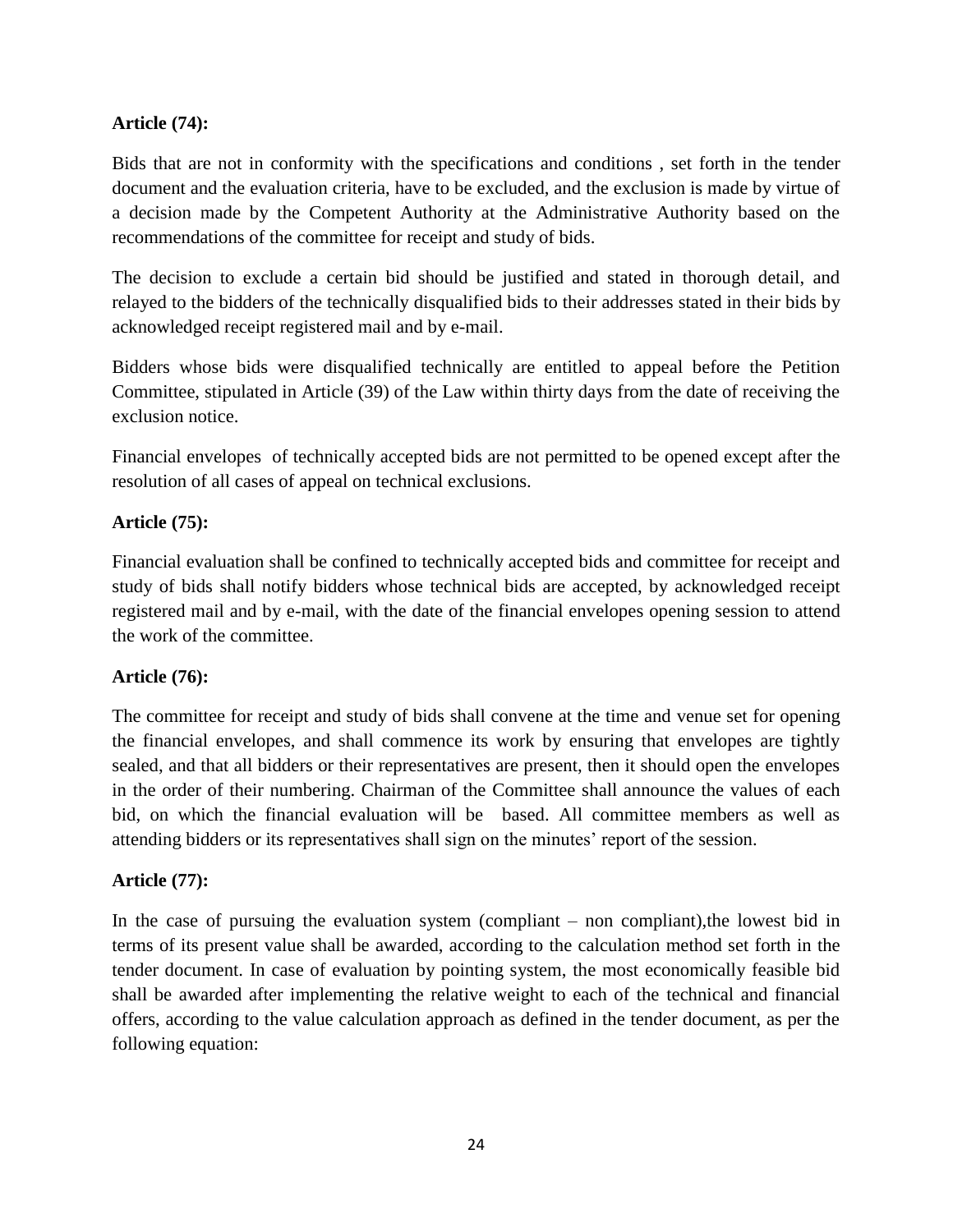| Total technical points for tender under evaluation |                                      |  |
|----------------------------------------------------|--------------------------------------|--|
|                                                    | X relative weight of technical offer |  |
| Total technical evaluation points                  |                                      |  |
| $\pm$                                              |                                      |  |
| Net present value of least acceptable offer        |                                      |  |
|                                                    | relative weight of financial offer   |  |
| Net present value of bid under evaluation          |                                      |  |

Hence, the successful bidder receives the highest score, after ranking bids from the highest down to lowest.

### **Article (78):**

Successful bidder shall be notified by means of a letter of award sent thereto by acknowledged receipt registered mail, after the acknowledgment of the Supreme Committee to the recommendation of the Competent Authority for the selection of the successful bidder and approving concluding the contract.

The Administrative Authority shall then return the bid bond to bidders whose technical bids were rejected at first claim after the date of announcing the opening of financial envelopes session. It shall also return the bid bond to the unsuccessful bidders at first claim on the day following the expiry of bids or the day following signing the PPP contract with the Project Company which was established by the successful bidder, whichever date is earlier.

#### **Article (79):**

No return of the bid bond shall take place if a bidder withdraws its bid after submission to the Administrative Authority, or if the successful bidder failed to present the performance bond on the date stated in the letter of award of the PPP contract. In this case, the transaction may be awarded to the bidder next in ranking, or tendering is cancelled after coordinating with the Unit; this without any prejudice to the Administrative Authority 's entitlement to claim compensation from the successful bidder.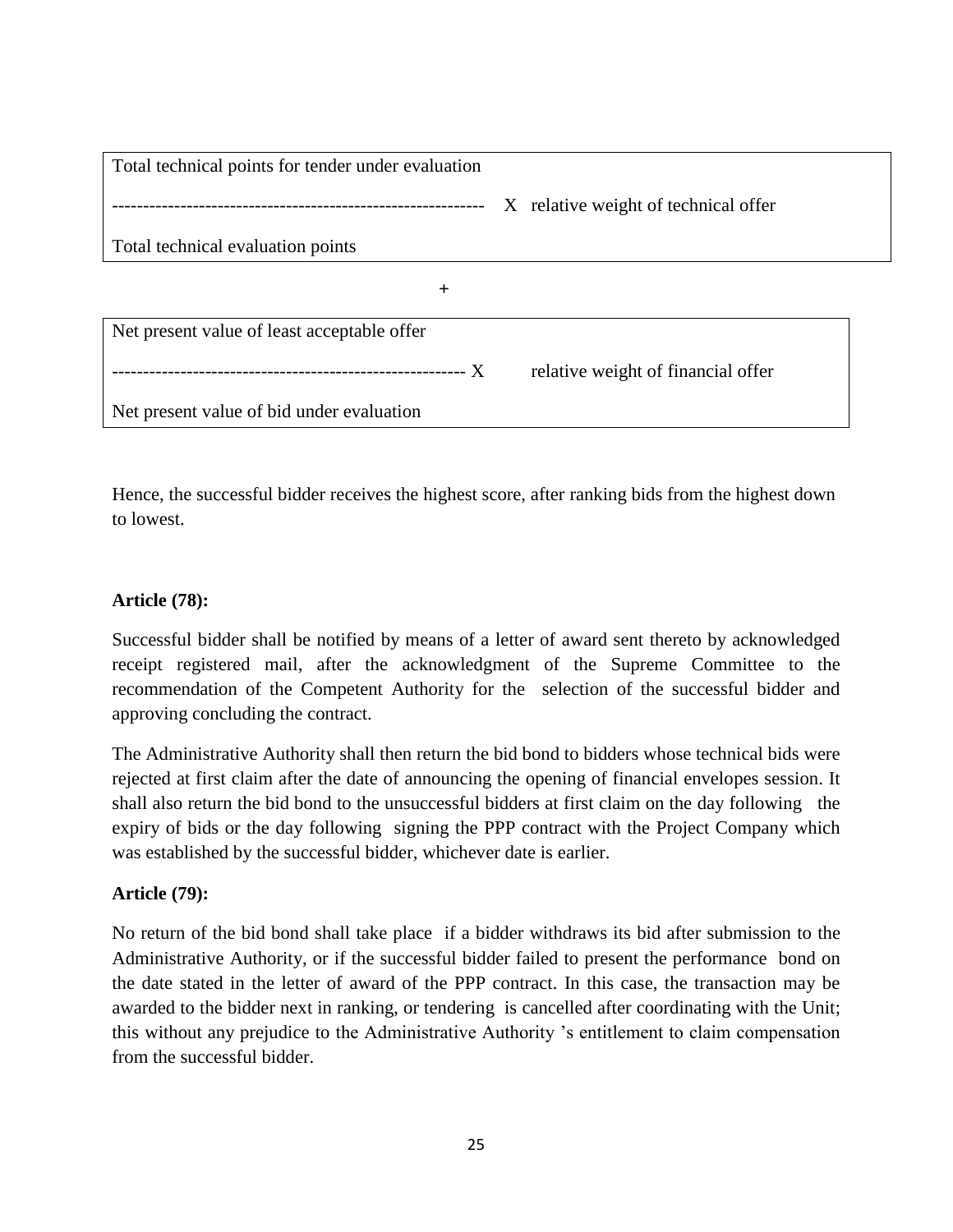### **Article (80):**

Tender procedures shall be cancelled if the project is irrevocably dispensed with, or if public interest so necessitates, and the cancellation is upon a decree issued by the Competent Authority after consulting with the Unit, and the approval of the Supreme Committee.

### **Article (81):**

Tender procedures may be cancelled in the following cases:

- a. If a single bid is submitted, or after all others are excluded one only remains.
- b. If all or majority of bids are conditioned or not in conformity with the conditions and specifications or were unlikely to be financially evaluated.
- c. If the value of the lowest bid unjustifiably exceeds the public sector comparator authorized by the Supreme Committee.

With the exception of the above, a single bid may be accepted by a decision from the Competent Authority based on the recommendation of the committee for receipt and study of bids, after the approval of the Supreme Committee, if the following conditions were met:

- a. Public interest does not allow for re-tendering procedures, or that repeating it shall be futile.
- b. In a single bid case, it is accepted technically and is in accordance with the specifications and conditions.

It is also permissible, after the consent of the Supreme Committee, to accept the lowest bid which value exceeds that of the public sector comparator with no more than 20% (twenty percent) from the value of said comparator, and when public interest so necessitates.

Cancellation should be by virtue of a decree issued by the Competent Authority based on the committee for receipt and study of bids recommendation, and after a prior consent of the Supreme Committee to the request made by the Administrative Authority for the cancellation of tender procedures.

## **Article (82):**

In all cases of cancellation, mandatory and permissible, the decision of cancellation has to be justified, and the Administrative Authority has to notify bidders at their addresses stated in their bids with its decision concerning tender procedures cancellation by acknowledged receipt registered mail and by e-mail within one week from the date of issue thereof.

## **Article (83):**

No bidder is allowed to claim any compensation for the cancellation decision, with the exception a compensation of 10% from the actual expenses incurred by the bidder for the preparation of its bid with a cap of five hundred thousand Egyptian pounds.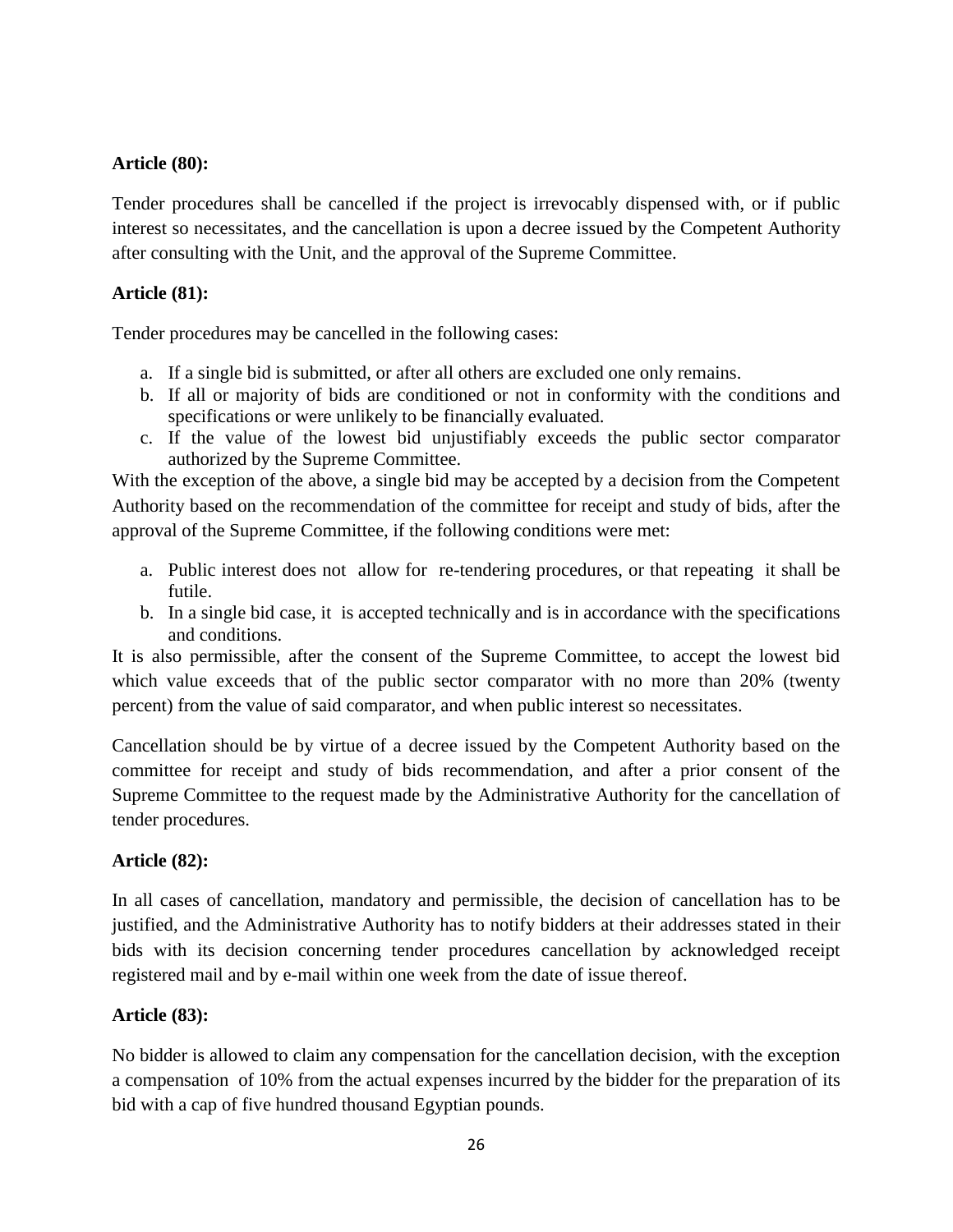These compensation amounts shall be payable by the Administrative Authority from its budget within three months utmost, from the date of filing a request at the said Authority by the bidder or its legal representative, by virtue of a power of attorney to receive payment.

## **Article (84):**

The successful bidder shall establish a company, called "the Project Company" with the following conditions:

- a. Company shall be an Egyptian joint stock company established pursuant to the provisions of the Egyptian law.
- b. Sole purpose shall be to execute the contracted project, according to the rules, conditions and regulations stipulated in the tender document, the Law and this Regulation.
- c. The establishment contract and by-laws of this company do not conflict with the provisions of the PPP contract and its other complementary agreements.
- d. Period of existence of this Project Company is not less than the period required for the execution of the PPP contract, as stated in the tender document.
- e. Percentages of Shareholding should not violate pre qualification criteria or provisions of PPP Contract.
- f. Founders of the company and its board members should be well-reputed for fidelity and goodwill, and their record free from any ruling or sentence related to honor or integrity, nor was a previous bankruptcy case passed against them.

## **Article (85):**

The Project Company is not permitted to execute any other PPP Contract unless with a prior written approval from the Administrative Authority, following the consent of both the Unit and the Supreme Committee, and provided that its original establishment contract is only restricted to service provision.

Whereas for any other PPP Contracts no permission should be awarded to the Project Company to execute other PPP Contracts, until after the final execution of the project for which the company was established.

## **Article (86):**

The performance bond which the successful bidder is committed to submit should be in the form of an unconditional irrevocable Letter of Guarantee in favor of the Administrative Authority, and issued by a bank listed with the Central Bank of Egypt, in case required to, prior to the date set in the letter of award expires.

## **Article (87):**

Principles of determining the performance bond, if required to be submitted, should be as follows: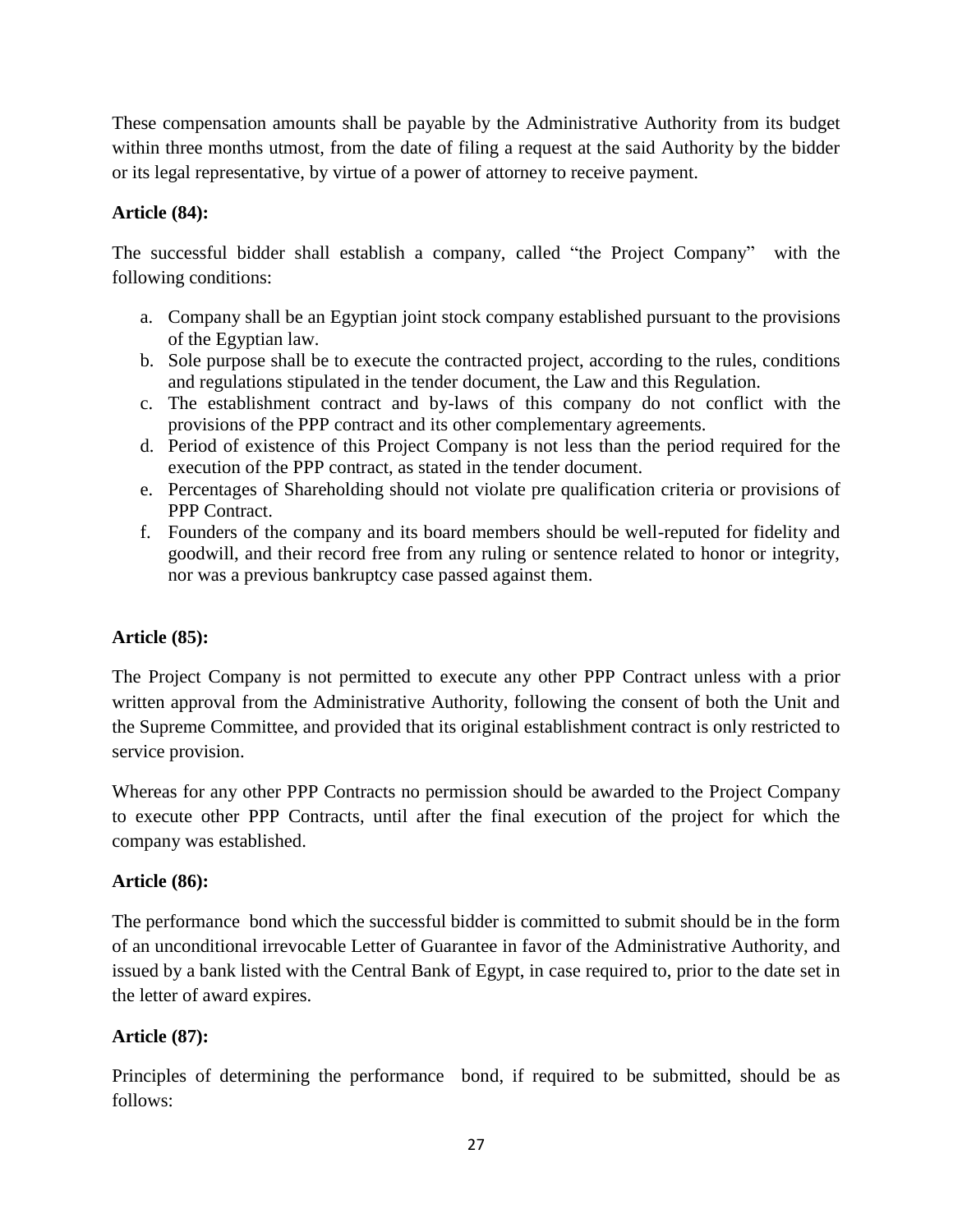- a. A defined amount set in both the tender document and the PPP Contract, to be submitted before the lapse of the deadline specified in the letter of award, and shall remain valid until the effective date of the PPP contract. In case of extending the effective date, the Letter of Guarantee validity date shall be in turn extended to that very same date, and this guarantee shall not be released until the Administrative Authority receives the performance bond for the first year of executing the construction or refurbishment works.
- b. During the period of executing the construction or refurbishment works, the value of the annual performance bond is based on a percentage of the annual value of the construction or refurbishment works set in the tender document and PPP Contract and outlined in the financial offer of the successful bidder.
- c. During the period of services provision, or operation and maintenance works the value of the annual performance bond, in based on a percentage of the annual value of service availability payment for these services or payment against operation and maintenance works set in the tender document and PPP contract and outlined in the financial offer of the successful bidder.

The performance bond stipulated under item (b) of this Article shall remain in effect for a period of one year at least, and shall be renewed or replaced annually by the value set in the tender document and the PPP Contract, two weeks at least prior to its expiry. The extension of the performance bond till the last year of executing the construction or refurbishment works must be observed till the issuance of the acceptance certificate stipulated in Article (2) of the Law. The performance bond is not permitted to be released until after the issuance of the acceptance and receipt of the performance bond for the first year of services provision or operation and maintenance works.

The Performance bond set forth under item (c) of the first paragraph of this Article shall be valid for at least one year, and renewed or replaced annually, by the value set in the PPP Contract, by an enough time before its expiry as pursuant to the conditions set in the PPP Contract and until its expiry date.

#### **Article (88):**

The Administrative Authority may take no action with regards to the performance bond except after the Unit's approval and notification to the Project Company by acknowledged receipt registered mail and by e-mail.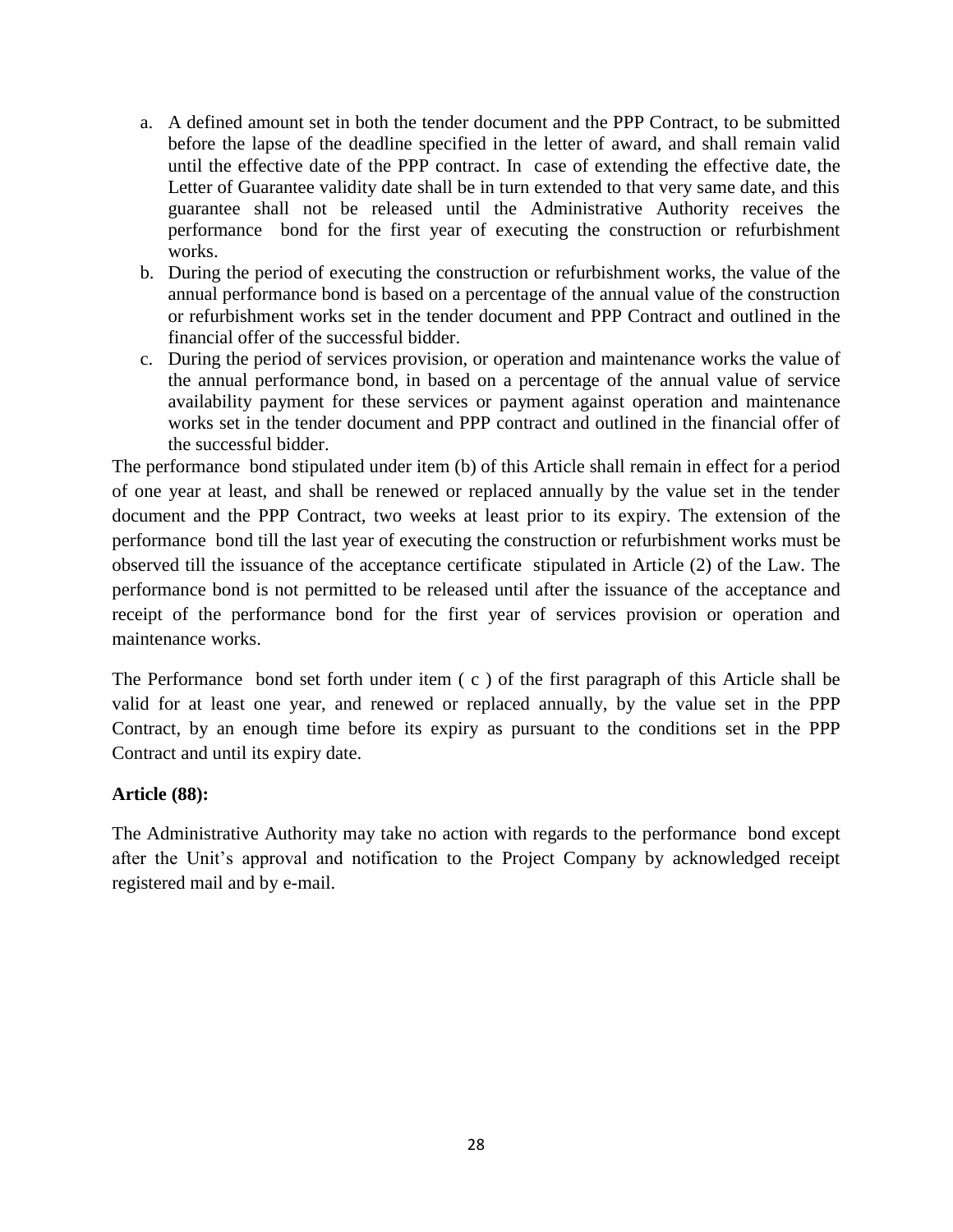### **Part Four**

## **Examination and settlement procedures of appeals Submitted to Petition Committee**

#### **Article (89):**

The Petition Committee is mandated to study the investors' appeals and all related matters pertaining to the tendering process, award and execution of PPP contracts, as stipulated in Article ( 39) of the Law. If the subject matter of such a petition is an administrative decision ,it shall then be submitted to the Committee for review within thirty days from the date of notification received by the stakeholder thereon, or his/her knowledge of the decision. No lawsuit for cancellation of such a decision shall be accepted before it is appealed.

#### **Article (90):**

The Petition Committee as stipulated in Article (39) of the Law shall hold its sessions for the purpose of examining petitions filed therewith, whenever the need arises, and upon the invitation of its chairman. Proceedings of this committee, decisions taken, and the reasons it was based on shall be recorded in a minutes' report.

#### **Article (91):**

An office shall be established within the Unit to undertake receipt of petitions as stipulated in Article (89) of this Regulation, and record them in a dedicated register on the date of its receipt. It shall also undertake the function of a technical secretariat of the Petition committee as stipulated in Article (95) of this Regulation.

The petition has to be drafted in Arabic, signed by the stakeholder or his/her legal representative, produced in one authentic and 6 copy, and shall incorporate the relevant information and the following attached :

- a. Name of appellant, title, profession and domicile,
- b. Date of notification of appealed procedure, action, or decision or date of knowledge thereof, as the case may be,
- c. Subject matter of the petition, and reasons on which it is based,
- d. The petition supporting documents.

The office is mandated to provide the appellant with a proof of receipt of his/her appeal, with name, title of appellant, date and time of receipt, and name of related project.